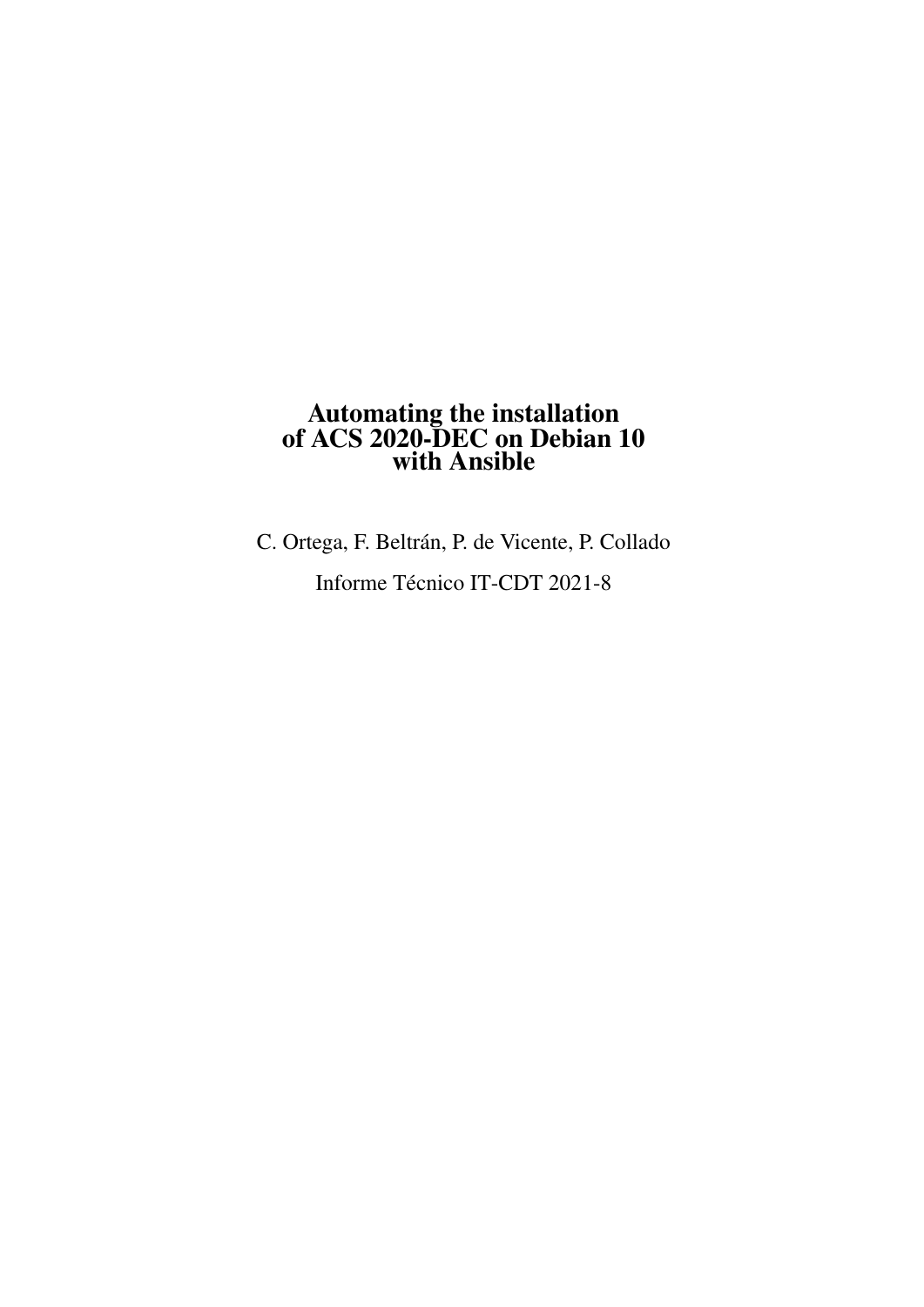# Revision history

| <b>Version</b> | <b>Date</b> | Author                                                                     | <b>Updates</b> |
|----------------|-------------|----------------------------------------------------------------------------|----------------|
| 1.0            |             | 26-05-2021 C. Ortega, F. Beltrán, P. de Vicente & P. Collado First version |                |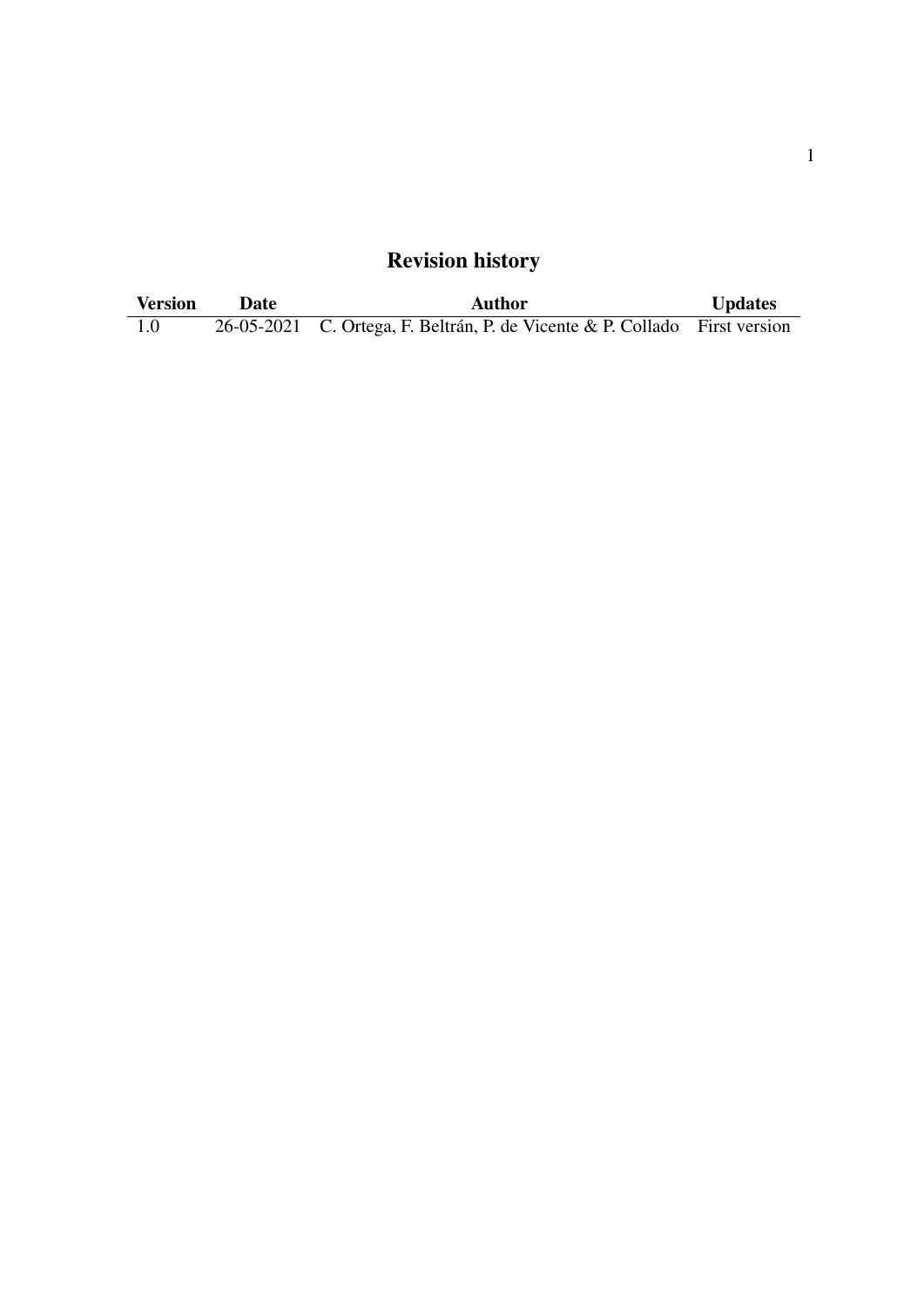# **Contents**

| $\mathbf{1}$ | <b>Introduction</b>                                     | 3     |  |  |  |  |
|--------------|---------------------------------------------------------|-------|--|--|--|--|
|              | Non-automatic installation of ACS 2020-DEC on Debian 10 | 3     |  |  |  |  |
| 3            | What is Ansible?                                        |       |  |  |  |  |
|              |                                                         | 10    |  |  |  |  |
|              | 3.2                                                     | $-11$ |  |  |  |  |
|              | 3.3                                                     | $-11$ |  |  |  |  |
|              | 3.4                                                     |       |  |  |  |  |
| 4            | Ansible case of study with ACS 2020-DEC on Debian 10    |       |  |  |  |  |
|              | 4.1                                                     | 15    |  |  |  |  |
|              | 4.2                                                     | 15    |  |  |  |  |
|              |                                                         | 21    |  |  |  |  |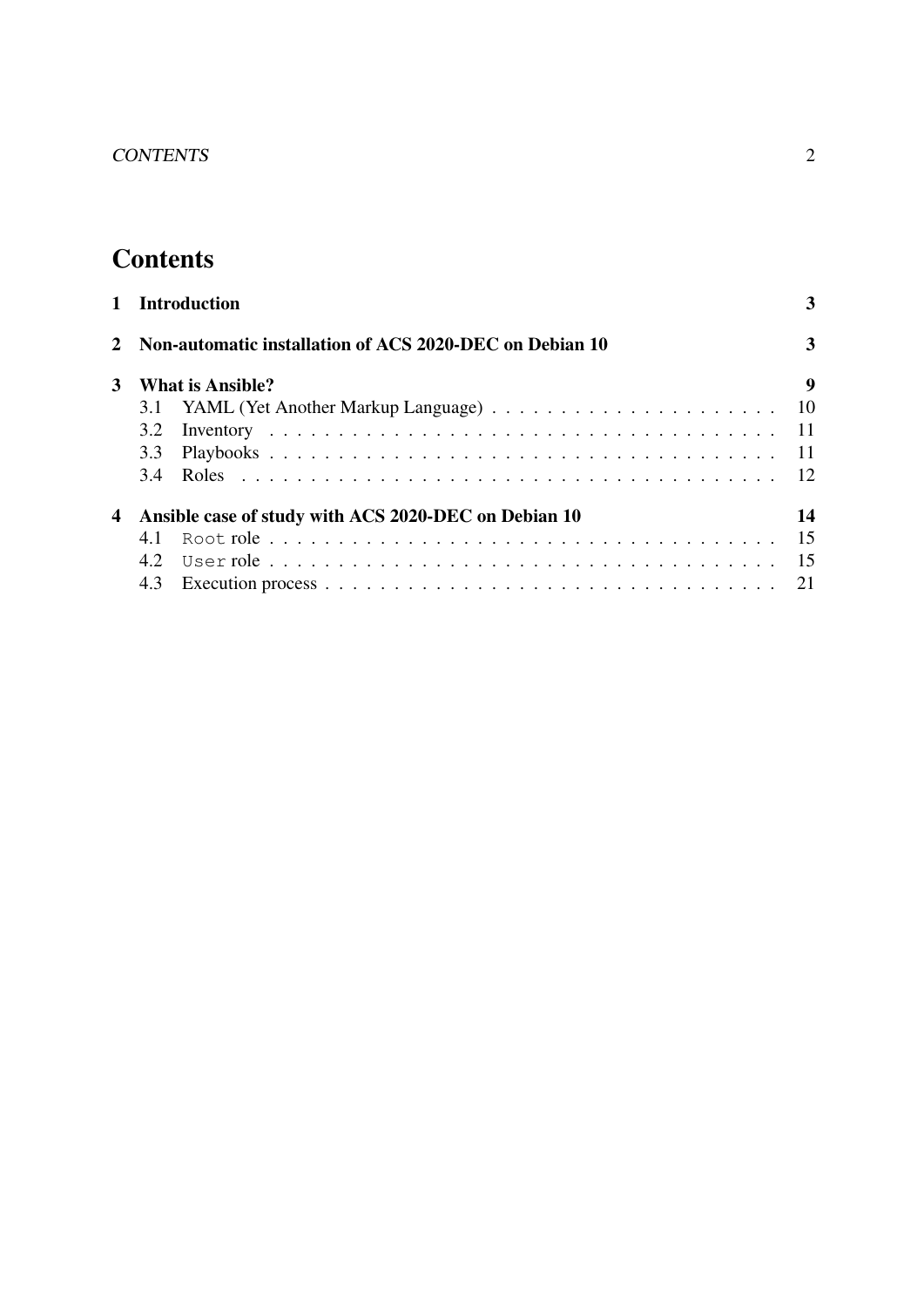### 1 Introduction

The ALMA Common Software (ACS hereafter) is the open source software infrastructure used at the ALMA Interferometer and at some astronomical telescopes. ACS, developed by the European Southern Observatory (ESO) with the project community's contribution, consists of a set of common patterns and a series of components that implement those patterns.

Even though ACS is officially supported only in RHEL 7.6 and CentOS 7.6, the installation can be a tedious process and requires a non-negligible amount of time because it requires compiling and installing numerous tools. Since Yebes Observatory does not use any of the previous Linux distributions, the installation of ACS requires tuning some scripts and preinstalling some (Debian) packages, so simplifying and making this procedure easy and reproducible in several Debian hosts is a necessity. To achieve this goal, using Ansible is the appropriate option. This report briefly describes the main characteristics of Ansible and then exposes the implementation of this tool together with ACS.

## 2 Non-automatic installation of ACS 2020-DEC on Debian 10

In this section it is described briefly the non-automatic installation of ACS 2020-DEC on a host running Linux Debian 10.

At the beginning, it is essential to download the required packages as superuser, maintaining these privileges until it is indicated. But, previously, it is convenient to check that the /etc/apt/sources.list file contains the following repositories:

```
deb http://deb.debian.org/debian/ buster main
deb-src http://deb.debian.org/debian/ buster main
deb http://security.debian.org/debian-security buster/updates main
deb-src http://security.debian.org/debian-security buster/updates main
deb http://deb.debian.org/debian/ buster-updates main
deb-src http://deb.debian.org/debian/ buster-updates main
```
After adding a repository, it is obligatory to reload the package manager by:

apt update

Now it is time to install the corresponding packages with the apt install command. The complete list of all of them is:

ksh gcc g++ gfortran python-dev libx11-dev libxml2-dev libxslt1-dev zlib1g-dev doxygen valgrind procmail openjdk-11-jdk ant maven python-virtualenv libffi-dev perl bzip2 libxml2-dev libxslt1-dev bison flex autoconf unzip dos2unix tcl-dev tk-dev lsb-base openssl sqlite3 expat build-essential libssl-dev zlib1g-dev libbz2-dev libreadline-dev libsqlite3-dev wget curl llvm libncurses5-dev libncursesw5-dev xz-utils libffi-dev liblzma-dev python-openssl python3-openssl git git-lfs python-bz2file python3-bz2file libedit-dev libzip-dev libldap2-dev libfreetype6-dev time omniidl rsync vim python-pip python3-pip python-sqlite libsasl2-dev 2to3 libhdf5-de xterm subversión libcfitsio-dev libjfreechart-java linux-source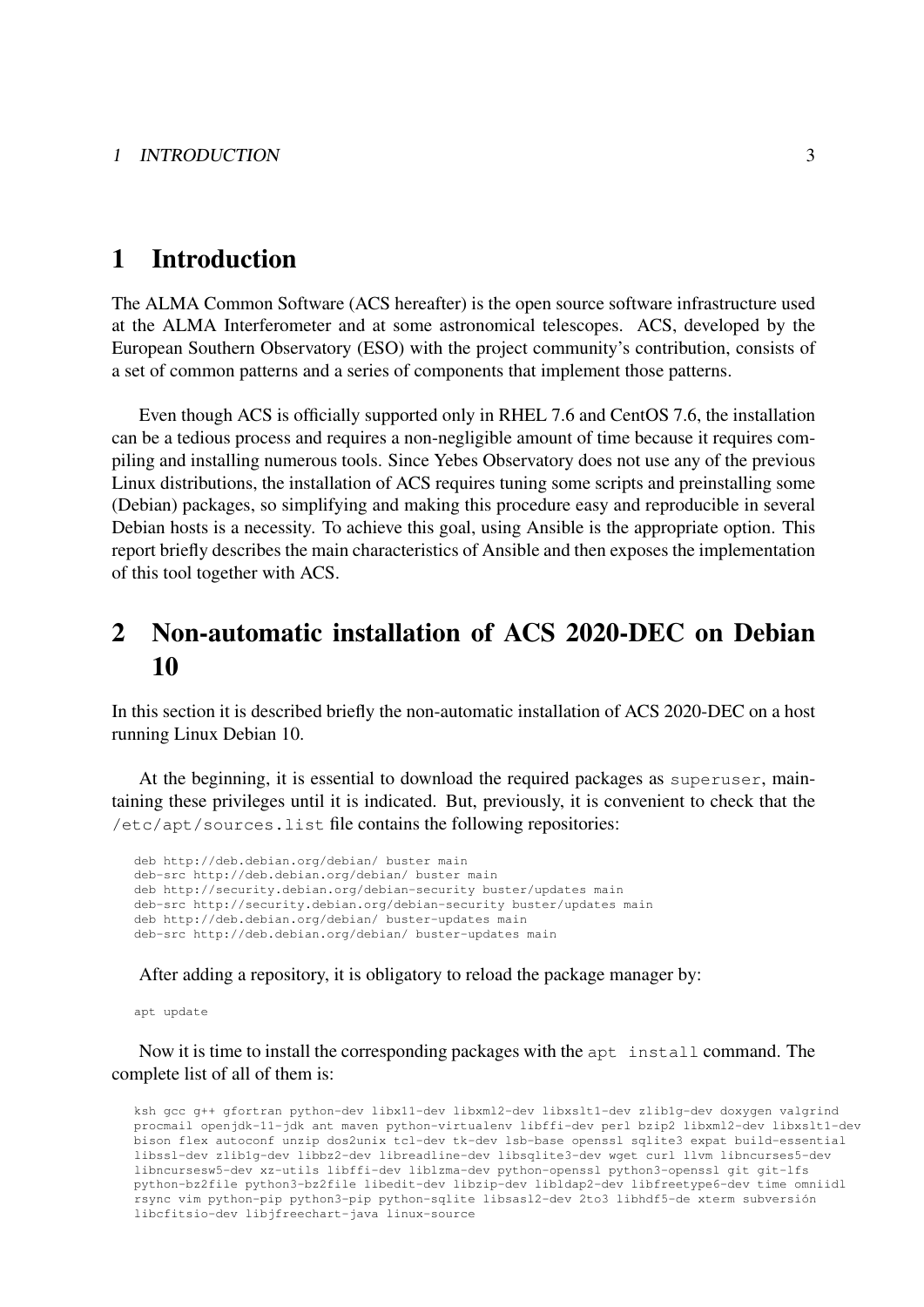Then, in the root directory, it is created the directory where the ACS installation will be placed and use permissions are given to the normal user of the device to be able to work with it.

```
mkdir /alma
chown -R ortega.ortega /alma
```
A symbolic link should be made in the  $/\text{usr/bin}$  directory with the  $qtar$  name and pointing to tar to avoid any reference to gtar.

ln -s tar gtar

After the previous steps, no more superuser privileges are necessary and the coming actions are executed as a normal user. Thus, in the HOME of the mentioned user, a repository is cloned and a symbolic link to the downloaded files is generated, proceeding this way:

```
cd $HOME
git clone http://git.oan.es/acs-control-systems/acs-2020dec.git ACS-2020DEC
ln -s ACS-2020DEC ACS
```
To avoid errors during the compilation process, both documents \$HOME/ACS-2020DEC/ExtProd/INSTALL/standardUtilities and \$HOME/ACS-2020DEC/LGPL/acsBUILD/config/.acs/.bash\_profile.acs should be edited and all occurrences with "debian-" should be replaced by "debian\_".

Also, in the \$HOME/ACS-2020DEC/ExtProd/PRODUCTS directory, inside the acs-py27.req and acs-py37.req files, the ephem version should be replaced by 3.7.7.0 and the astropy package appended, as well.

Next, it is fundamental to initialize the needed environment variables like this:

```
cd $HOME
mkdir $HOME/.acs
cp $HOME/ACS/LGPL/acsBUILD/config/.acs/.bash_profile.acs $HOME/.acs/
source $HOME/.acs/.bash_profile.acs -r
```
Furthermore, it is essential to include in the \$HOME/. bashrc document the following lines:

```
export JAVA_HOME=$(readlink -f /usr/bin/java | sed "s:bin/java::")
source $HOME/.acs/.bash_profile.acs -r
export CLASSPATH=/usr/share/java/jfreechart.jar:"${CLASSPATH}"
```
To guarantee that the previous tasks are applied properly, the terminal should be restarted.

Later, the External Products are installed by invoking the commands:

cd \$HOME/ACS/ExtProd/INSTALL make all

The output should look like this: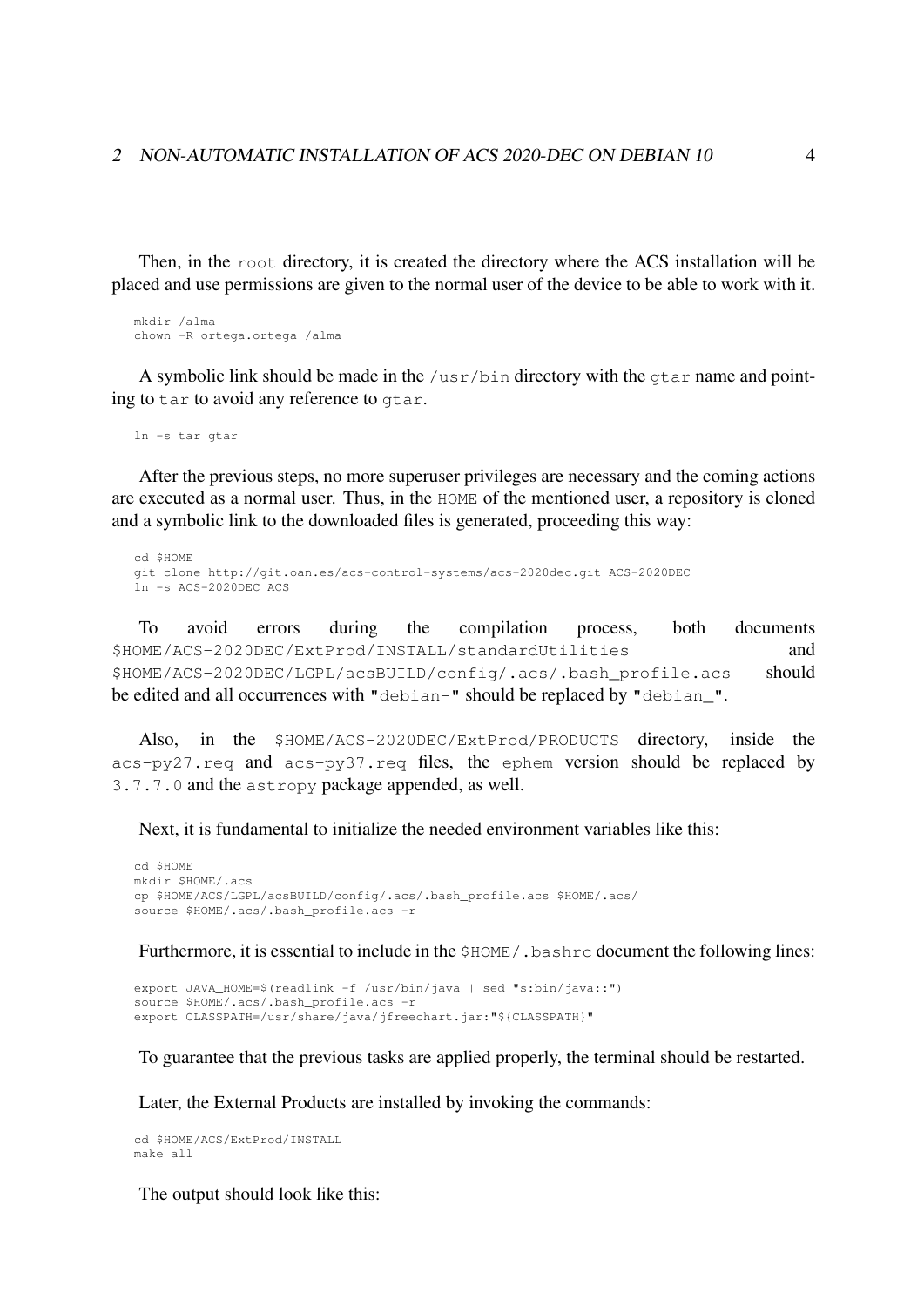```
WARNING: Do not close this terminal: some build might fail!
WARNING: DISPLAY not set. Some build/tests might fail!
Create ACS-2020DEC
2021-04-15T06:31:25 buildTclTk [2m39.680s] [ OK ]<br>2021-04-15T06:34:04 buildTAO [23m37.932s] [ OK ]<br>2021-04-15T06:57:42 buildMaven [0m0.084s] [ OK ]
2021-04-15T06:34:04 buildTAO [23m37.932s] [ OK ]
2021-04-15T06:57:42 buildMaven [0m0.084s] [ OK ]
2021-04-15T06:57:42 buildJavaDependencies [0m49.469s] [ OK ]
2021-04-15T06:58:32 buildAnt [0m19.545s]2021-04-15T06:58:51 buildJacorb ==== Building JacORB from: /home/.. into: /alma/ACS-2020DEC
==== Copying sources
==== Cumulative Patch
==== JacORB Version Patch
========= Done with unpacking and patching, can compile now... ==========
==== Building jars
==== Build Notification service IDL
==== Copy extra IDLs CosProperty(Service), DsLogAdmin and AVStreams into JacORB directory tree
==== Build with extra IDLs
======== SUCCESS!!!==========
[1 \text{m25.681s}] [ OK ]2021-04-15T07:00:17 buildPython [2m22.619s] [ OK ]<br>2021-04-15T07:02:40 buildPyModules [1m48.034s] [ OK ]<br>2021-04-15T07:04:28 buildOmniORB [7m16.860s] [ OK ]
2021-04-15T07:02:40 buildPyModules [1m48.034s]<br>2021-04-15T07:02:40 buildPyModules [1m48.034s]
2021-04-15T07:04:28 buildOmniORB [7m16.860s] [ OK ]
2021-04-15T07:11:45 buildEclipse [0m1.690s] [ OK ]<br>2021-04-15T07:11:46 buildSwig [0m42.638s] [ OK ]<br>2021-04-15T07:12:29 buildBoost [7m56.174s] [ OK ]
2021-04-15T07:11:46 buildSwig [0m42.638s] [ OK ]
2021-04-15T07:12:29 buildBoost [7m56.174s] [ OK ]
WARNING: Now log out and login again to make sure that
         the environment is re-evaluated!
  0002021-04-15T07:20:25 buildTools script has finished
. . . 'all' done
```
To check that the process has run flawlessly it is convenient to look at the generated .log files looking for the string ERROR.

Again, the terminal should be restarted to validate several environment variables created.

The ACS compilation should be done within the ACS directory and requires exporting the INTROOT environment variable previously:

```
cd $HOME/ACS
export INTROOT=$ACSROOT
make build
```
The screen output will look like this:

```
Evaluating current ACS TAG from http://git.oan.es/acs-control-systems/acs-2020dec.git
REPO tag is: acs/2020DEC
############ Clean Build Log File: build.log #################
############ Check directory tree for modules #################
############ Prepare installation areas #################
############ (Re-)build ACS Software #################
############ LGPL/Kit/doc SRC
############ LGPL/Kit/acs SRC
############ LGPL/Kit/acstempl SRC
############ LGPL/Kit/acsutilpy SRC
############ LGPL/Tools MAIN
  ############ (Re-)build Tools Software #################
  ############ tat MAIN
  ############ expat WS
  ############ loki WS
  ############ extjars MAIN
```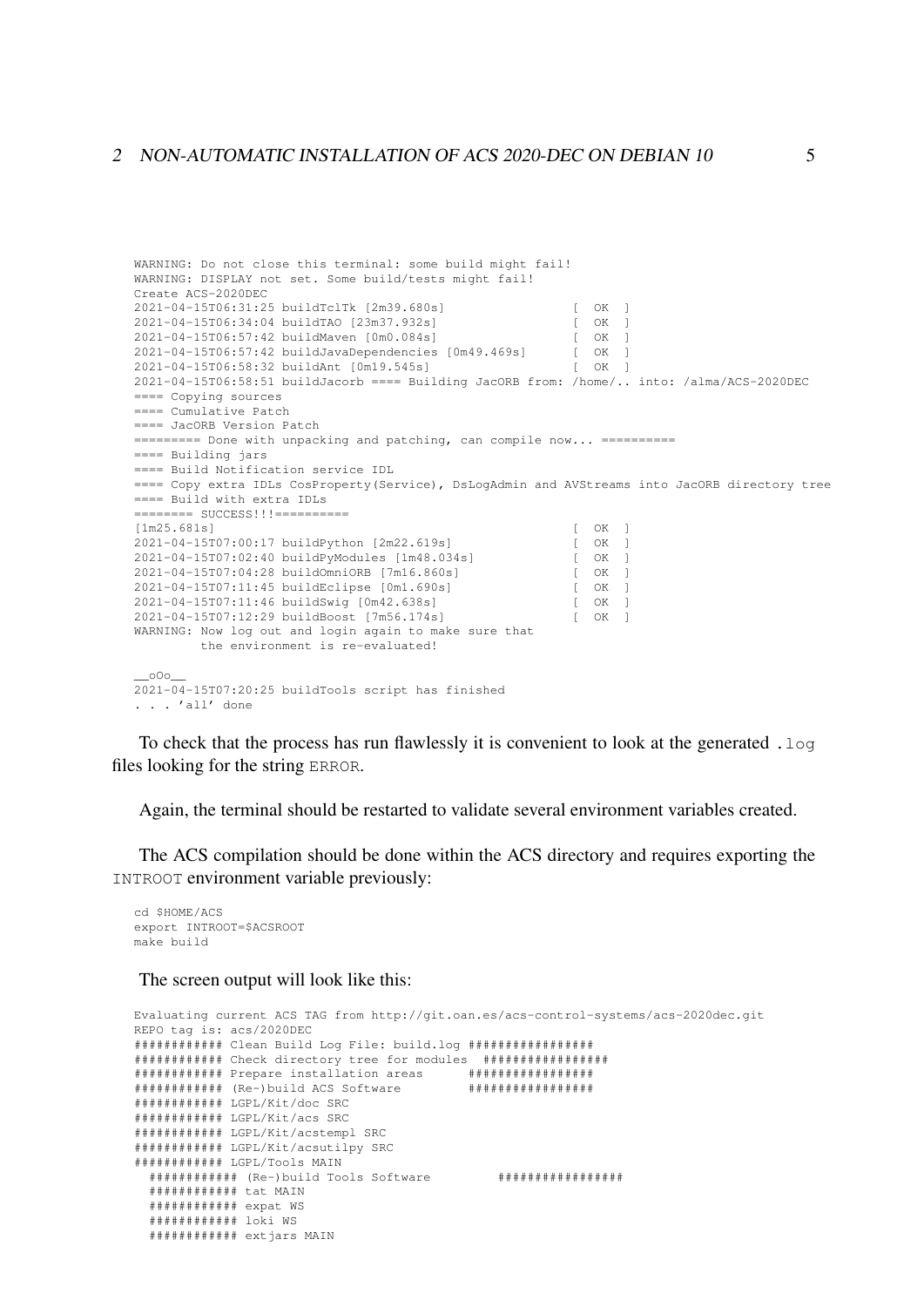############ antlr MAIN ############ hibernate MAIN ############ extpv MAIN ############ cppunit MAIN ############ getopt MAIN ############ actvlo MATN ############ xercesc MAIN ############ xercesj MAIN ############ castor MAIN ############ xsddoc MAIN ############ extidl WS ############ vtd-xml MAIN ########### OAW MAIN ############ chunit2 MATN ############ scxml apache MAIN ############ DONE (Re-)build Tools Software \*\*\*\*\*\*\*\*\*\*\*\*\*\*\*\*\*\* ############ LGPL/CommonSoftware/jacsutil SRC ############ LGPL/CommonSoftware/xmljbind SRC ############ LGPL/CommonSoftware/xmlpvbind SRC ############ LGPL/CommonSoftware/acserridl WS ############ LGPL/CommonSoftware/acsidlcommon WS ############# LGPL/CommonSoftware/acsutil WS ############ LGPL/CommonSoftware/acsstartup SRC ############ LGPL/CommonSoftware/loggingidl WS ############ LGPL/CommonSoftware/logging WS ############ LGPL/CommonSoftware/acserr WS ############ LGPL/CommonSoftware/acserrTypes WS ############ LGPL/CommonSoftware/acsOoS WS ############ LGPL/CommonSoftware/acsthread WS ############# LGPL/CommonSoftware/acscomponentidl WS ############ LGPL/CommonSoftware/cdbidl WS ############ LGPL/CommonSoftware/maciidl WS ############ LGPL/CommonSoftware/baciidl WS ############ LGPL/CommonSoftware/acsncidl WS ############ LGPL/CommonSoftware/repeatGuard WS ############ LGPL/CommonSoftware/acsilog SRC ############ LGPL/CommonSoftware/loggingts WS ############# LGPL/CommonSoftware/loggingtsTypes WS ############ LGPL/CommonSoftware/jacsutil2 SRC ############ LGPL/CommonSoftware/cdb WS ############ LGPL/CommonSoftware/cdbChecker SRC ############ LGPL/CommonSoftware/codegen SRC ############ LGPL/CommonSoftware/cdb rdb SRC ############# LGPL/CommonSoftware/acsalarmidl WS ############ LGPL/CommonSoftware/acsalarm SRC ############# LGPL/CommonSoftware/acsContainerServices MS ############ LGPL/CommonSoftware/acscomponent WS ############ LGPL/CommonSoftware/recovery WS ############ LGPL/CommonSoftware/basenc MS ############ LGPL/CommonSoftware/archiveevents WS ############ LGPL/CommonSoftware/parameter SRC ############ LGPL/CommonSoftware/baci WS ############ LGPL/CommonSoftware/enumprop WS ############ LGPL/CommonSoftware/acscallbacks SRC ############ LGPL/CommonSoftware/acsdaemonidl WS ############ LGPL/CommonSoftware/jacsalarm SRC ############# LGPL/CommonSoftware/imanager\_SRC ############ LGPL/CommonSoftware/maci WS ############ LGPL/CommonSoftware/task SRC ############ LGPL/CommonSoftware/acstime WS ############ LGPL/CommonSoftware/acsnc WS ############ LGPL/CommonSoftware/acsdaemon WS ############ LGPL/CommonSoftware/acslog WS ############ JGPL/CommonSoftware/acstestcompcpp SRC ############# LGPL/CommonSoftware/acsexmpl MS ############ LGPL/CommonSoftware/jlogEngine SRC ############ LGPL/CommonSoftware/acspycommon SRC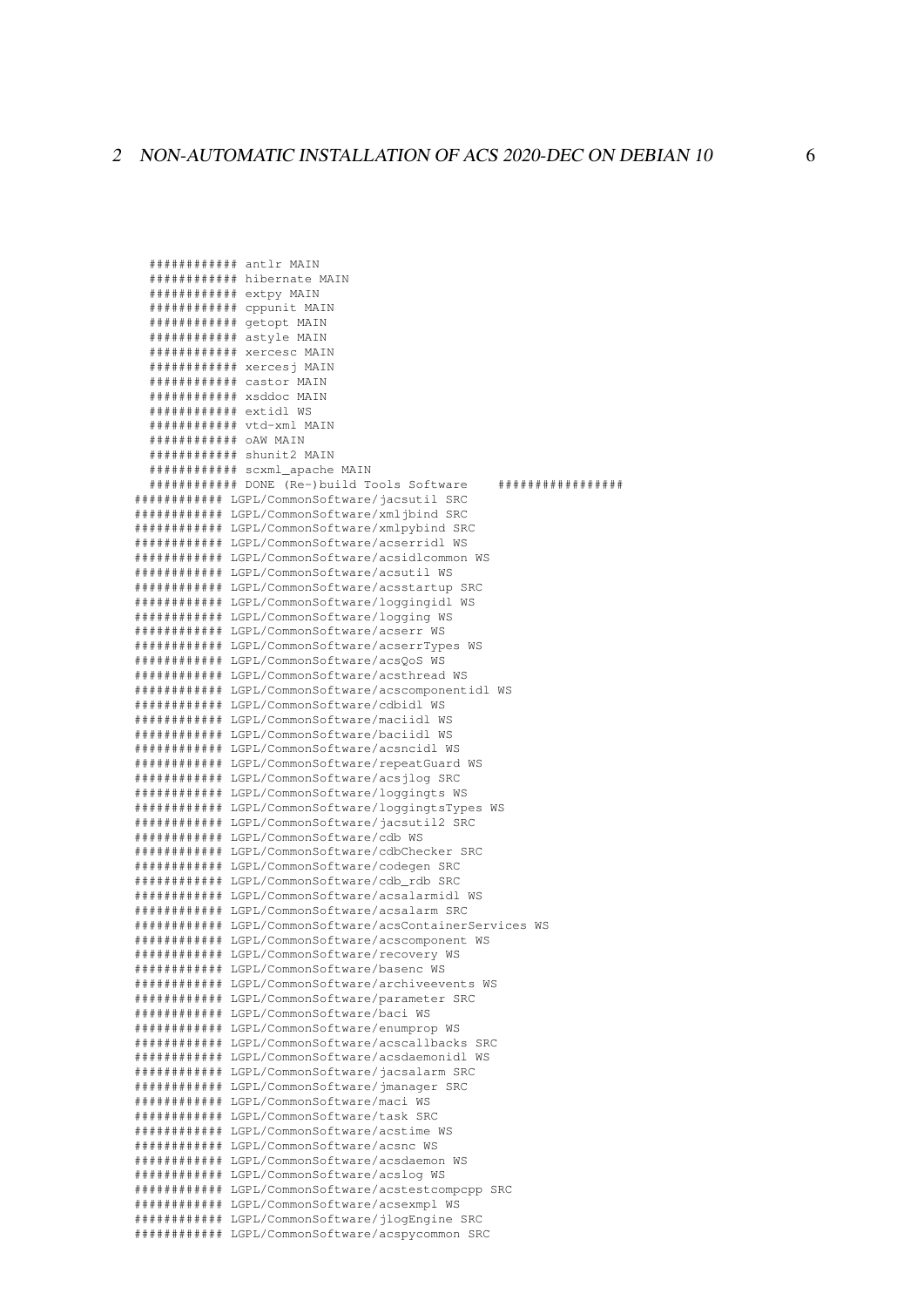```
############ LGPL/CommonSoftware/acsalarmpy SRC
############ LGPL/CommonSoftware/acspy SRC
############ LGPL/CommonSoftware/comphelpgen SRC
############ LGPL/CommonSoftware/XmlIdl SRC
############ LGPL/CommonSoftware/define WS
############ LCPL/CommonSoftware/acstestentities SRC
############ LGPL/CommonSoftware/jcont SRC
############ LGPL/CommonSoftware/jcontnc SRC
############# LGPL/CommonSoftware/nsStatisticsService SRC
############ LGPL/CommonSoftware/jacsalarmtest SRC
############ LGPL/CommonSoftware/icontexmpl SRC
############ LGPL/CommonSoftware/jbaci SRC
############ LGPL/CommonSoftware/monitoring MAIN
 ############ (Re-)build monitoring Software
                                                     *****************
  ############ monicd WS
  ############ moncollect WS
  ############ monblobber MAIN
  ############ moncontroller MAIN
  ############# DONE (Re-)build monitoring Software
                                                   ############ LGPL/CommonSoftware/acssamp WS
############ LGPL/CommonSoftware/mastercomp SRC
############ LGPL/CommonSoftware/acspyexmpl SRC
############ LGPL/CommonSoftware/nctest WS
############ LGPL/CommonSoftware/acscommandcenter SRC
############ LGPL/CommonSoftware/acssim SRC
############ LGPL/CommonSoftware/bulkDataNT SRC
\## = = > FAILED all !
### ==> FAILED install !
############ LGPL/CommonSoftware/bulkData SRC
############# LGPL/CommonSoftware/containerTests MAIN
############ (Re-)build(SUBSYSTEM) Software
                                                  + + + + + + + + + + + + + + + + + +
############ contLogTest MAIN
############ contNcTest MAIN
############ corbaRefPersistenceTest MAIN
############ contHandleTest MAIN
                                                      . . . . . . . . . . . . . . . . . .
############ DONE (Re-)build containerTest Software
############ LGPL/CommonSoftware/acscourse WS
############# LGPL/CommonSoftware/ACSLaser MAIN
                                               ******************
  ############ (Re-)build Laser Software
  ############ alarmCommon MAIN
  ############ laser-util MAIN
  ############ laser-source MAIN
  ############# laser-source-cpp MAIN
  ############ laser-source-python MAIN
  ############ gp-openide MAIN
  \# # # # # # # # # # # # gp MAIN
  ############ laser-core MAIN
  ############ alarmHibernate MAIN
  ############ laser-client MAIN
  ############ laser-definition MAIN
  ############ laser-console MAIN
  ############ alarm-clients MAIN
  ############ demo MAIN
  ############ managerTest MAIN
  ############ baciPropsTest MAIN
  ############ alarmTests MAIN
  ############ containerTest MAIN
  ############ DONE (Re-)build Laser Software
                                                ******************
############ LGPL/CommonSoftware/acsGUIs MAIN
  ############ (Re-)build ACS GUIs
                                          + + + + + + + + + + + + + + + + + +
  ############# acsGUIutil MAIN
  ############# acsEclipseIItils MAIN
  ############ acssampGUI MAIN
  ############ cdbBrowser MAIN
```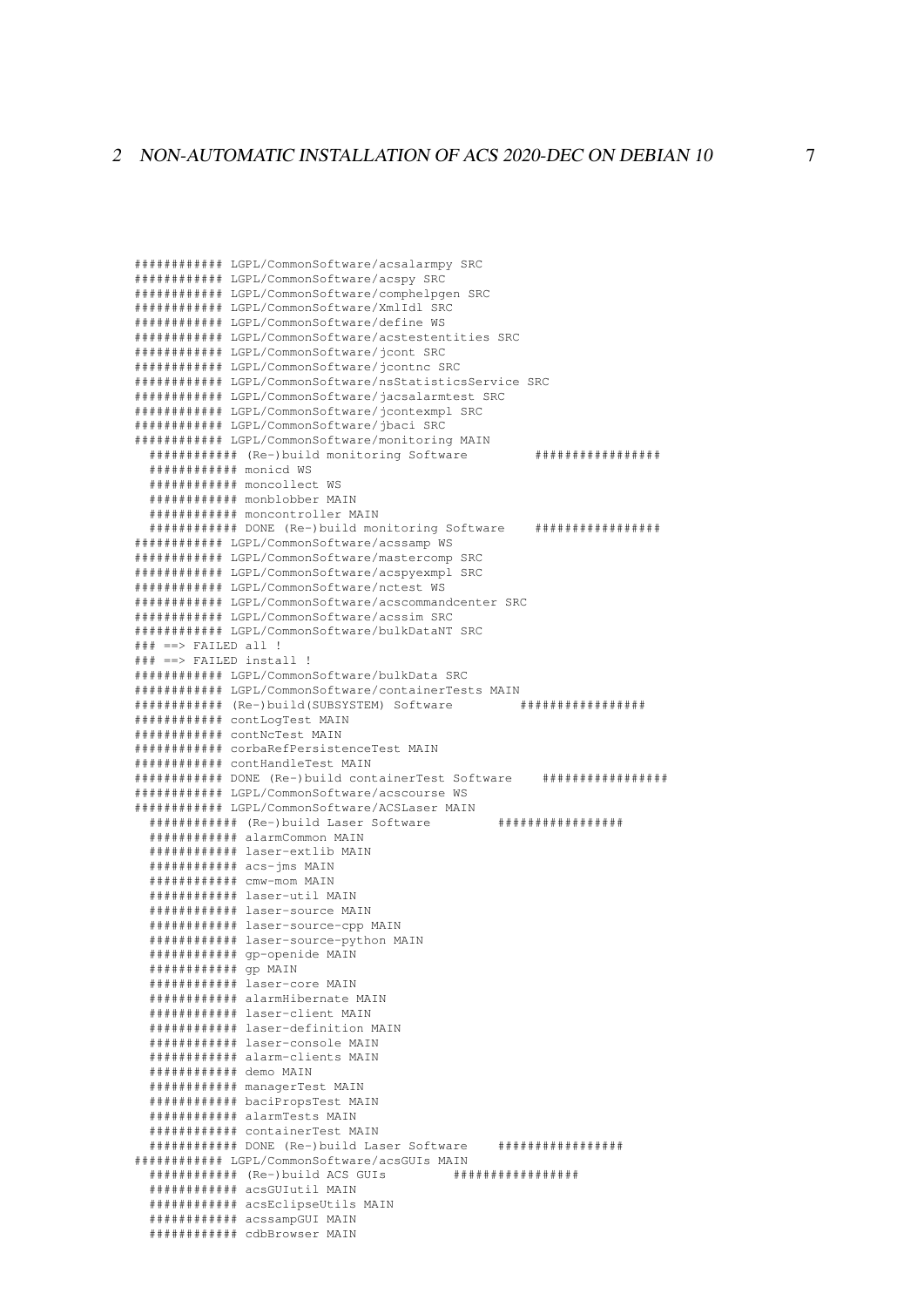|                          | ############ errorBrowser MAIN                                  |                   |
|--------------------------|-----------------------------------------------------------------|-------------------|
|                          | ############ eventGUI MAIN                                      |                   |
|                          |                                                                 |                   |
|                          | ############ logLevelGUI MAIN                                   |                   |
|                          | ############ logTools MAIN                                      |                   |
| ############ objexp MAIN |                                                                 |                   |
|                          | ############# alarmSourcePanel MAIN                             |                   |
|                          | ############ AlarmSystemProfiler MAIN                           |                   |
|                          | ############ alarmPanel MAIN                                    |                   |
|                          | ############ DONE (Re-)build ACS GUIs                           | ***************** |
|                          | ############ LGPL/CommonSoftware/acsExtras MAIN                 |                   |
|                          | $\#$ ########### (Re-)build ACS EXTRAS                          | ***************** |
|                          | ############ acsXmlFileStore MAIN                               |                   |
|                          | ############# DONE (Re-)build ACS EXTRAS ##################     |                   |
|                          | ############ Benchmark/util SRC                                 |                   |
|                          | ############ Benchmark/analyzer SRC                             |                   |
|                          | ############ LGPL/acsBUILD SRC                                  |                   |
|                          | ############# FAILED (Re-)build ACS Software ################## |                   |
|                          | make: *** [Makefile:246: update] Error 1                        |                   |

A second time, in spite of the output seen, it is necessary to examine the .  $log$  files, searching in this case for coincidences with FAILED, only finding three related with bulkDataNT, all of them without significance and relevance and due to a paid library (com.rti.dds) taken into account in ACS and not available in the Yebes astronomical observatory.

If the earlier actions run faultlessly, the installation of ACS has been correct.

All the local software related to the 40m radio telescopes will be located in a different introot directory. This directory requires a special structure that can be obtained running:

 $\sim$ qetTemplate

A graphical interface will pop up and will allow defining directoryStructure, createINTROOTarea and introot pressing three times the INTRO will set the default locations.

The code for the 40m RT radiotelescope is currently managed using Subversion as a version control system for software. To download the latest version of the code it is executed:

svn co http://hercules.oan.es/svn/trunk/aries21\_2015.4

Previous to the compilation of the local software, to avoid compilation errors with the code, it must be added to the \$HOME/. bashrc document before the lines inserted previously the following ones:

export INTROOT=\$HOME/introot export ACS\_CDB=\$HOME/aries21\_2015.4/OANCDB

included  $in$ Debian To force the usage of the system libraries  $a$ standard installation the file dist-packages.pth in the directories /alma/ACS-2020DEC/pyenv/versions/2.7.16/lib/python2.7/site-packages and /alma/ACS-2020DEC/pyenv/versions/3.6.9/lib/python3.6/site-packages should contain the following lines, as appropriate, which allow the correct execution of ACS Python: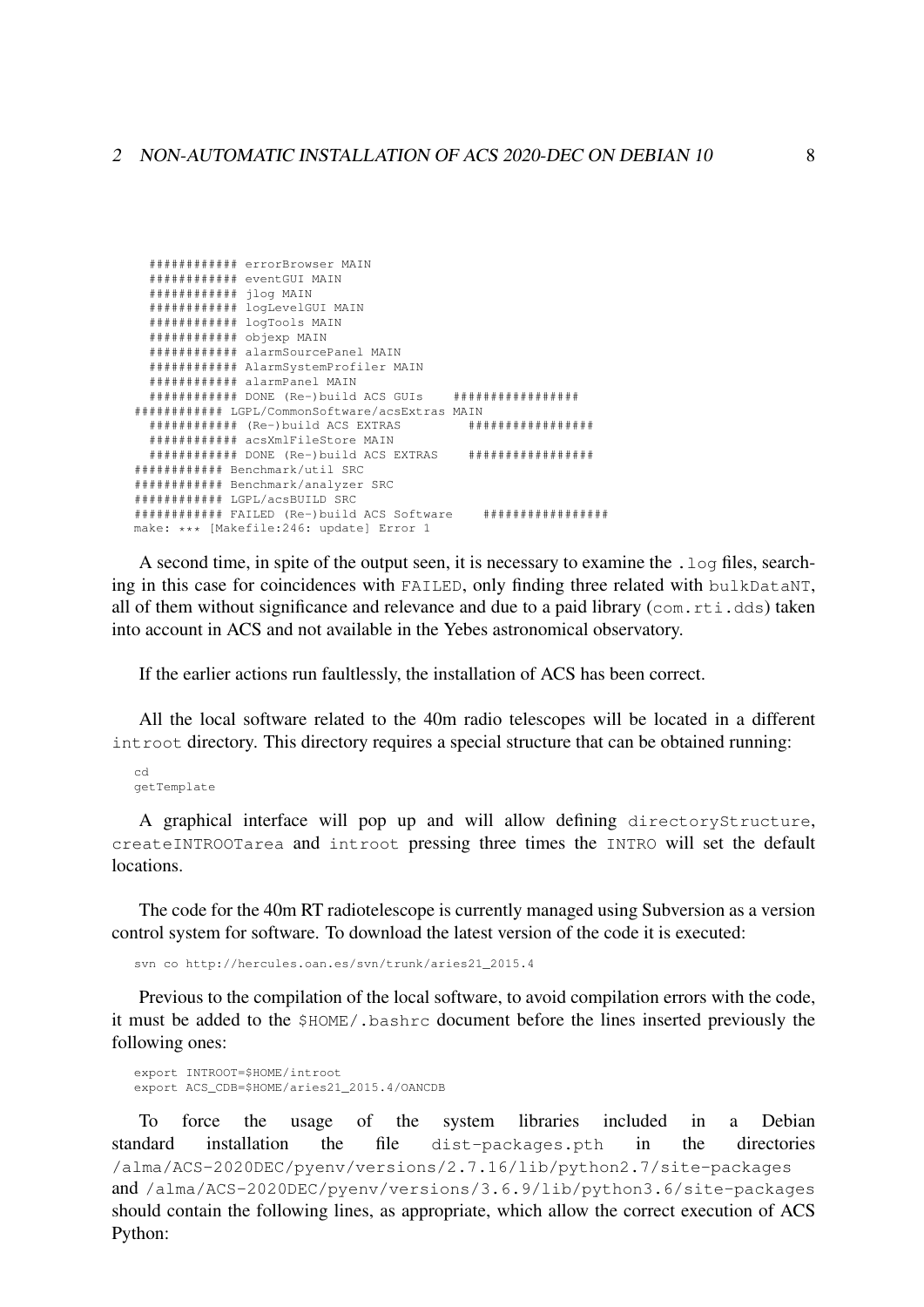#### 3 WHAT IS ANSIBLE? 9

```
/usr/lib/python2.7
/usr/lib/python2.7/plat-x86_64-linux-gnu
/usr/lib/python2.7/lib-tk
/usr/lib/python2.7/lib-old
/usr/lib/python2.7/lib-dynload
/usr/local/lib/python2.7/dist-packages
/usr/lib/python2.7/dist-packages
/home/Ortega
/usr/lib/python37.zip
/usr/lib/python3.7
/usr/lib/python3.7/lib-dynload
/usr/local/lib/python3.7/dist-packages
```
/usr/lib/python3/dist-packages

Finally, it is necessary to install the GPIB Linux module in order to prevent mistakes in the control system during the compilation of some of the components. For this purpose, first, the installation package must be downloaded with:

wget https://sourceforge.net/projects/linux-gpib/files/latest/download -O linux-gpib.tar.gz

Then, the downloaded file and, at the same time, the documents that it contains, all of them should be decompressed by:

tar -xzvf file\_name

In the directory with the kernel word in its name, it must be executed the next commands, the second one with root privileges:

make make install

To conclude, in the directory with the user word in its name, it should be invoked the following commands, the last of them with root privileges:

```
./configure --sysconfdir=/etc
make
make install
```
## 3 What is Ansible?

Ansible is a very powerful IT automation tool that allows the configuration of systems, deployment of software and also cloud provisioning or continuous deployment. It stands out because of it simplicity and ease of use, being able to manage several devices in parallel, without loosing safety.

Ansible uses a simple language, YAML, that is very similar to English plain text, so it is easy for humans to read, write and understand. Ansible does not require any server, agent, daemon or database and works by default over the security strong protocol SSH.

Ansible needs a control node that could be a machine running any operating system, except Windows, with the mentioned tool and Python both installed. Nevertheless, remote systems do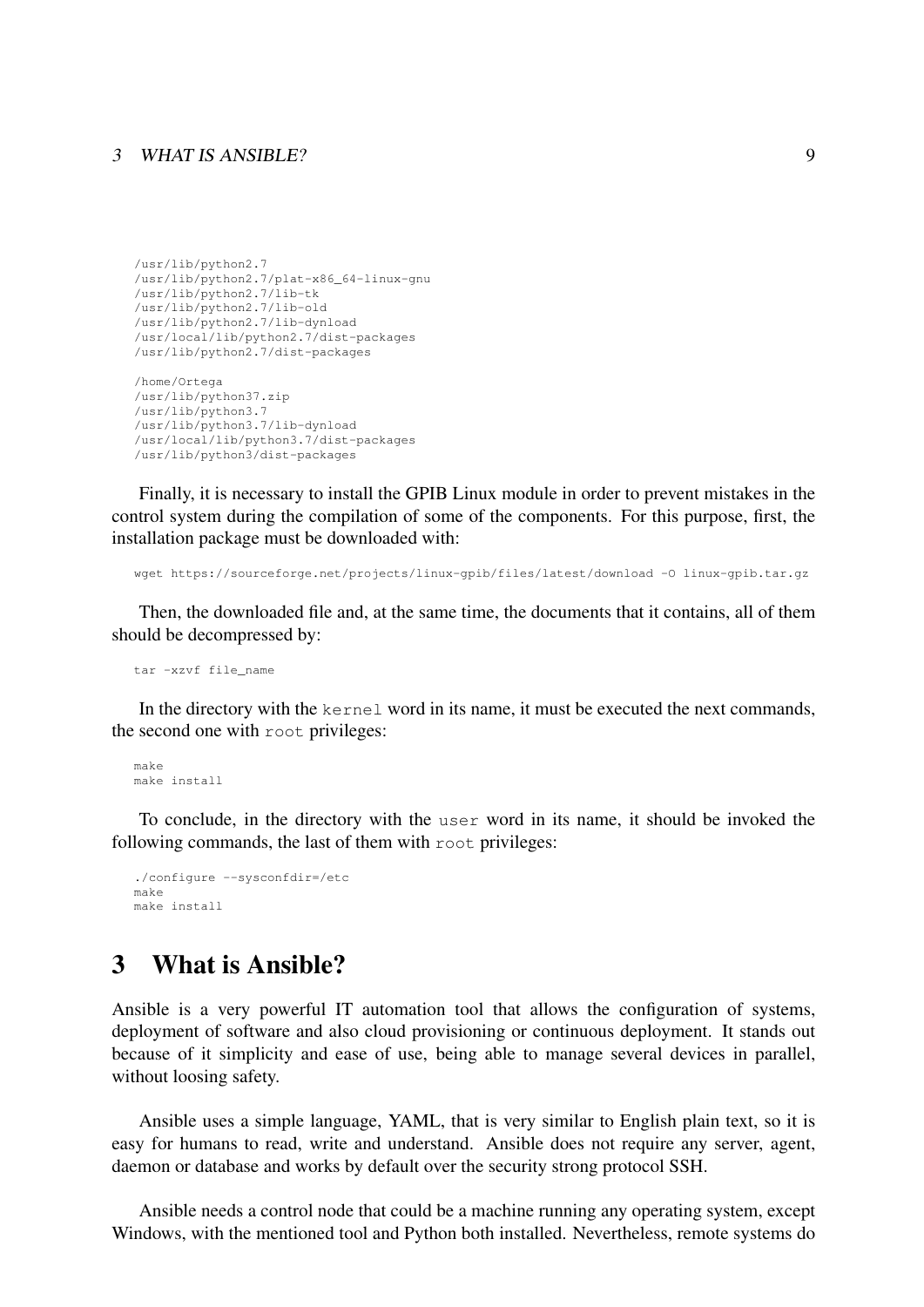not demand any program or application.

The code to execute in the administrator is generally written in documents called playbooks, but it could also be part of small executables named ad-hoc commands. Managed hosts, meanwhile, are listed in a file known as inventory or hostfile, too.

Ansible will execute the commands remotely in different devices using SSH. To ease this usage, the public SSH key of the control node should be included in the authorized\_keys file in each of the accounts on such remote devices.

### 3.1 YAML (Yet Another Markup Language)

YAML is the language used to write Ansible files and it has positive characteristics, as well as, disadvantages:

- Documents in YAML can optionally begin with three dashes ("---") and end with three points  $(\mathbf{u} \dots \mathbf{u})$ .
- In the body of the file there may be something similar to a list. Each of its elements is a key/value pair. Between the key and the value there must be a colon followed by a space  $(\mathbb{T}: \mathbb{T})$ .
- As expected, more elaborate data structures are possible, such as lists of dictionaries, dictionaries whose values are lists or a mix of both.
- To write multiple lines it is necessary to use a pipe ("|") immediately after the colon and the space (": ").
- All items should be written in a new line with the same indentation level and, in lists, starting with a dash and a space  $($  " $-$  " $)$ .

So, in conclusion, YAML is very sensitive to indentation.

```
---
# A list
- item_1
- item_2
- item_3
- item_4
# A list of dictionaries
- dic_1:
   - item_1: value_1
    - item_2: value_2
    - item_3: value_3
- dic 2:
    - item_1: value_1
    - item_2: value_2
    - item_3: value_3
# Multiple lines
lines: |
```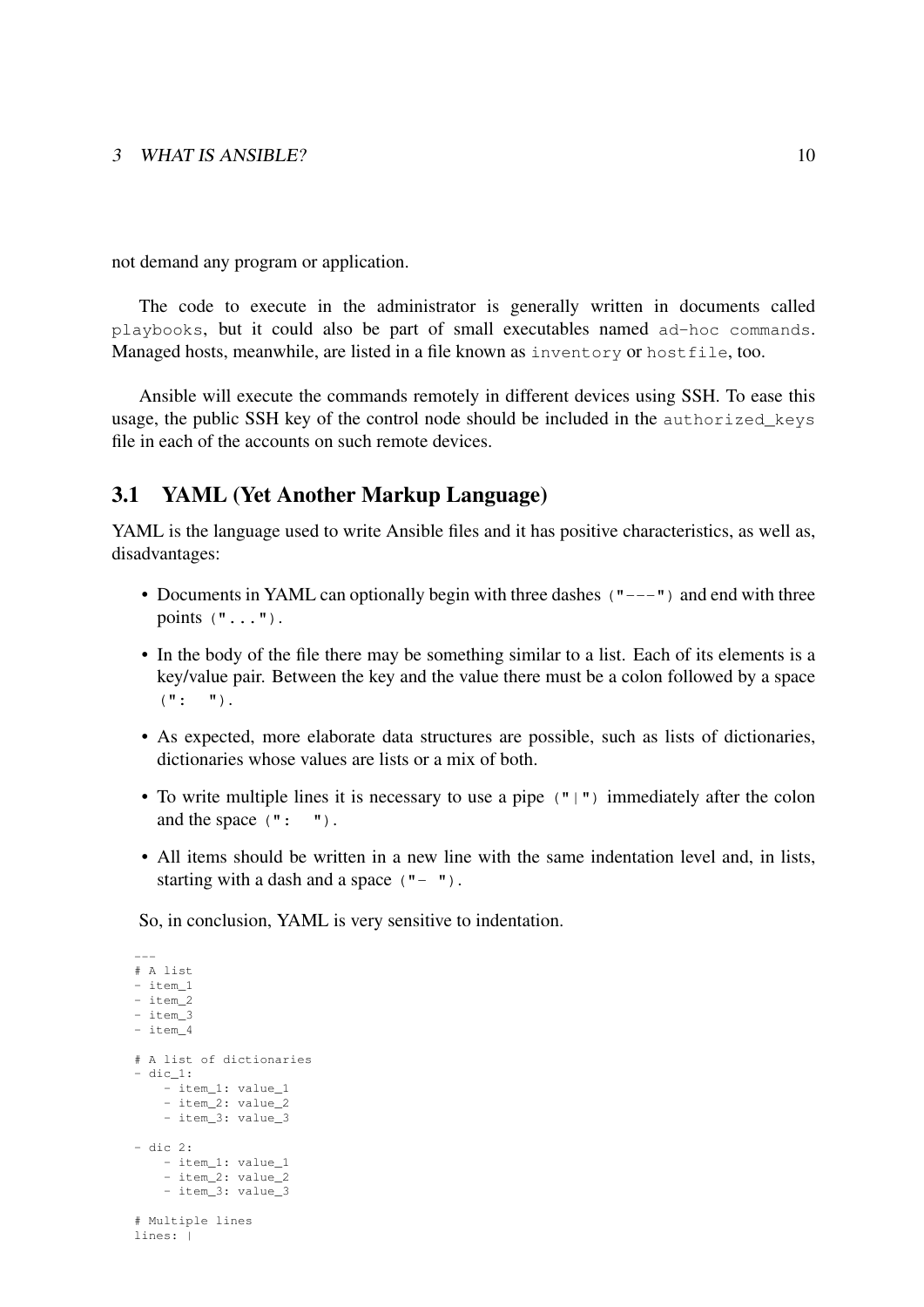line\_1 line\_2 line\_3 ...

### 3.2 Inventory

The inventory is a simple text document that contains the list or group of lists of managed nodes. It is located at /etc/ansible/hosts and it can hold IP addresses or domain names. Also, more specific things are viable, such as creating aliases or setting variables. Hosts can belong to several groups, not only one. The related group name must be written between square brackets  $(\cdot, \cdot)$   $\cdot$ 

In the playbook, targeted devices can be indicated with their group name in the inventory file. A SSH connection will be done from the administrator to every remote host in the list.

# A inventory [group\_name] 192.0.123.3 www.example.com

### 3.3 Playbooks

Playbooks are the main documents of Ansible. They are written using the YAML language and they look like a to-do list that contains single actions, called tasks, which may be organized in collections of actions, called plays. Each task invokes an Ansible module, a piece of code that runs in the managed nodes specified job and, which is removed automatically once it is executed. All of them run in order from top to bottom.

Specific parameters can be established at the playbook, play or task level to configure the proper behaviour of the whole environment. For instance, it is possible to indicate the group of devices to work with (hosts attribute), the user of the controlled hosts for the SSH connections (remote\_user attribute), or apply the privilege escalation to do tasks as sudo or su method (become attribute and, optionally, become\_method attribute).

To run those playbooks it is necessary to invoke the ansible-playbook command together with the playbook name, a file that could be any one ended with the.yml extension. Also, if the remote machines are more than five (the default value), it is recommended to mention the number of them with the command option  $-f$  to achieve a greater efficiency and, if a password is needed while granting privileges, it is required to add the --ask-become-pass or -K option.

When the execution is completed, a summary of the actions done and their results can be seen in the Ansible output. Errors can be omitted by means of the ignore\_errors attribute of a task.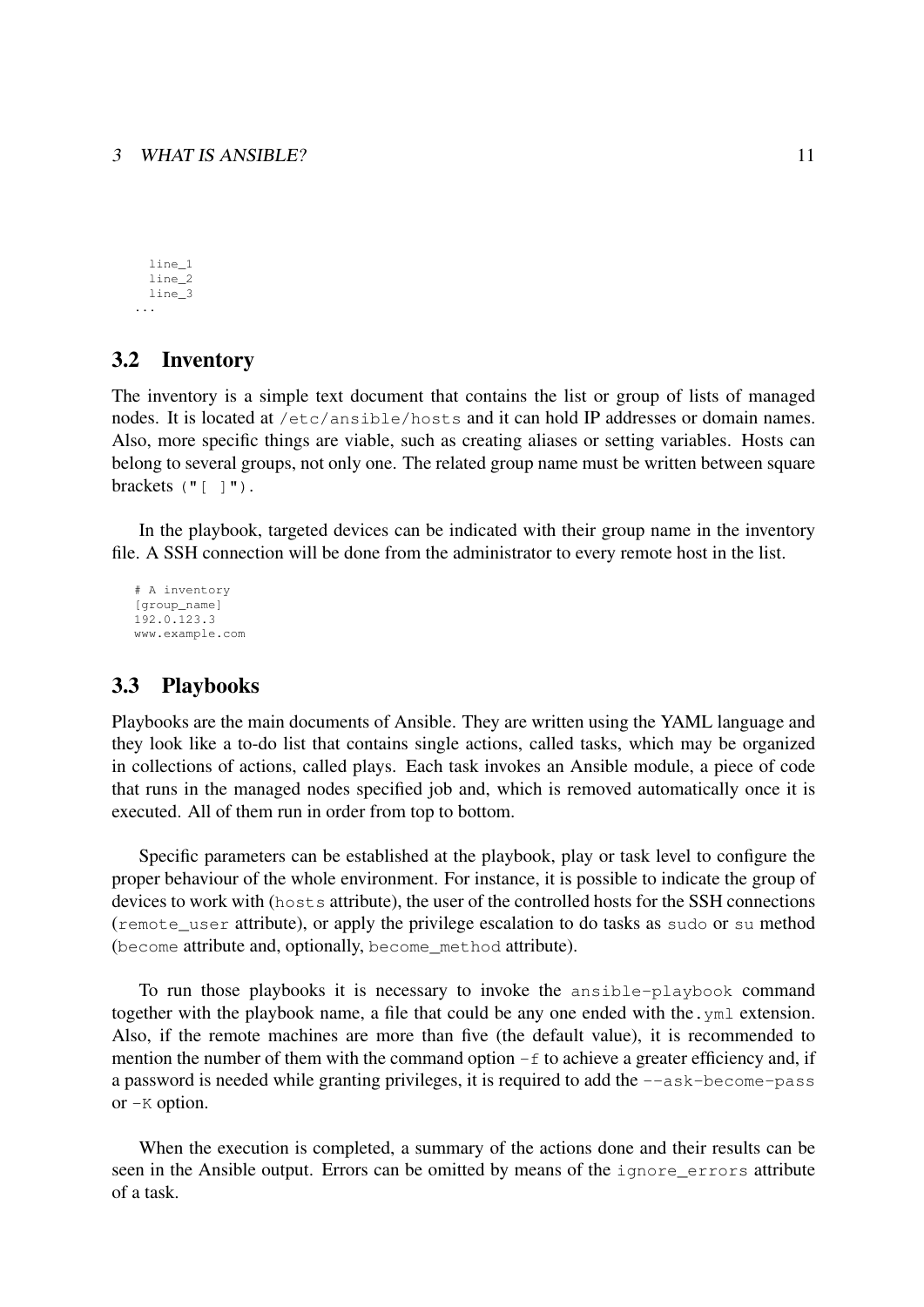#### 3 WHAT IS ANSIBLE? 12

Playbooks also allow the usage of variables. Variables are identified with a particular word that is used to refer to them. Variables are included in a list following the rules named before and placed in the same file or in a separate document that can be included with the attributes include\_vars or vars\_files. To refer to these variables it is essential to utilise the structure "{{ variable\_name }}" and, if it is convenient, enclose it between quotation marks, as well.

Variables can be used in loops and can be created during the execution of the playbook running to analyze a parameter in particular, such as the output of an action specifically. This is made by means of the register task attribute together with the debug task, in whose msg attribute the related variable is indicated.

For a better analysis of the whole playbook and to understand the functionality of each play or task, they allow to add a small description in their name attribute.

```
---
# A play
- name: a example of play
 hosts: name_group_hosts
 # A list of tasks
 tasks:
  # A task
  - name: print a message
   debug:
     msg: Hello world
 # Another task
 - name: copy a file from the source path to the destination path
   copy:
     src: source_path/file_name
     dest: destination_path/file_name
# Another play
- name: desc_play_2
 att_1: value_1
 att_2: value_2
 att_3: value_3
 # A list of tasks
 tasks:
  # A task
 - name: desc_task_1
   module_name:
     att_1: value_1
     att_2: value_2
  # Another task
 - name: desc_task_2
   module_name:
     att 1: value 1
     att_2: value_2
...
```
### 3.4 Roles

Roles are powerful mechanisms that allow breaking a complex or large playbook in small pieces of code to simplify its structure. This diversification permits to separate actions with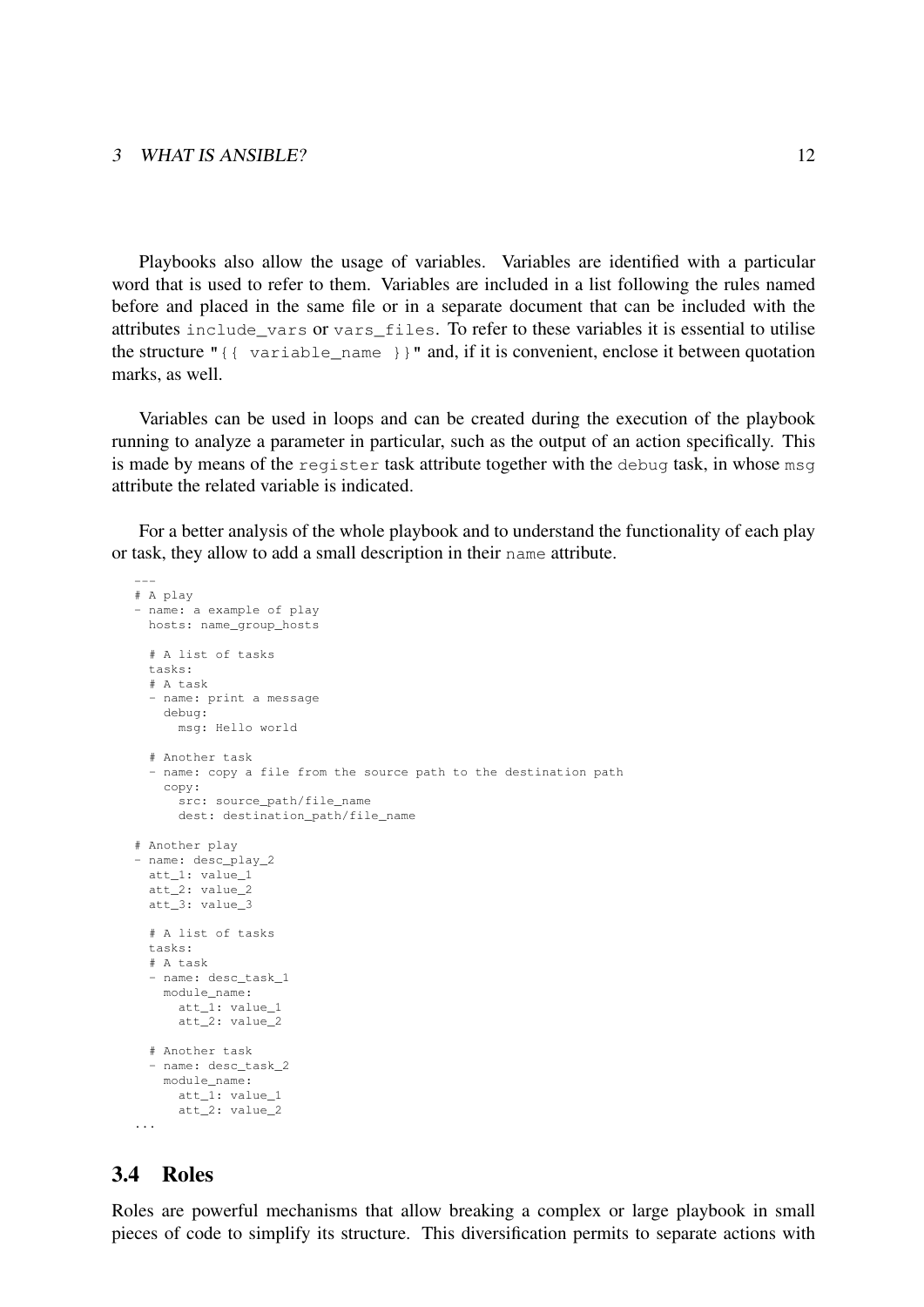#### 3 WHAT IS ANSIBLE? 13

completely different characteristics for a better understanding, isolating each one of them and, also, if necessary, reusing one or several of these parts.

Roles can not be executed by themselves, they must be invoked from inside a playbook. For this purpose, the attribute roles is needed followed by the list of the existing ones.

Every single role should have a directory with its identical name in the roles directory that is located in the same place as the related playbook. Inside this directory with the name of the role must be, at least, another directory called tasks that, as its name suggests, contains the expected actions to be done. These jobs should be put in a file named main.yml, by agreement, following the instructions mentioned before in the previous subsection. Other directories can be created at the same level as the tasks directory, for instance, a vars directory for variables or a templates directory for templates. In those last directories there may be the corresponding document or documents, as appropriate.

Also, it is possible to establish variables in the playbook that will be used in the roles. In order to reach this objective, it is essential to set those variables before the roles attribute.

This directory structure is very important to keep in mind to achieve the properly running.

```
# Directory structure
playbook_name.yml
roles/
    role1_name/
              tasks/
                  main.yml
              templates/
                      templates_file_name.xxx
              vars/
                  vars_file_name.yml
     role2_name/
              tasks/
                   main.yml
              templates/
                      templates_file_name.xxx
              vars/
                 vars_file_name.yml
---
# A play
- name: desc_play_1
 att_1: value_1
 att_2: value_2
 att_3: value_3
 vars:
   var_1: value_1
 roles:
   - role1_name
    - role2_name
...
```
All the previous characteristics mentioned are the basic ones and only a small portion of Ansible, much more functionalities are possible with it.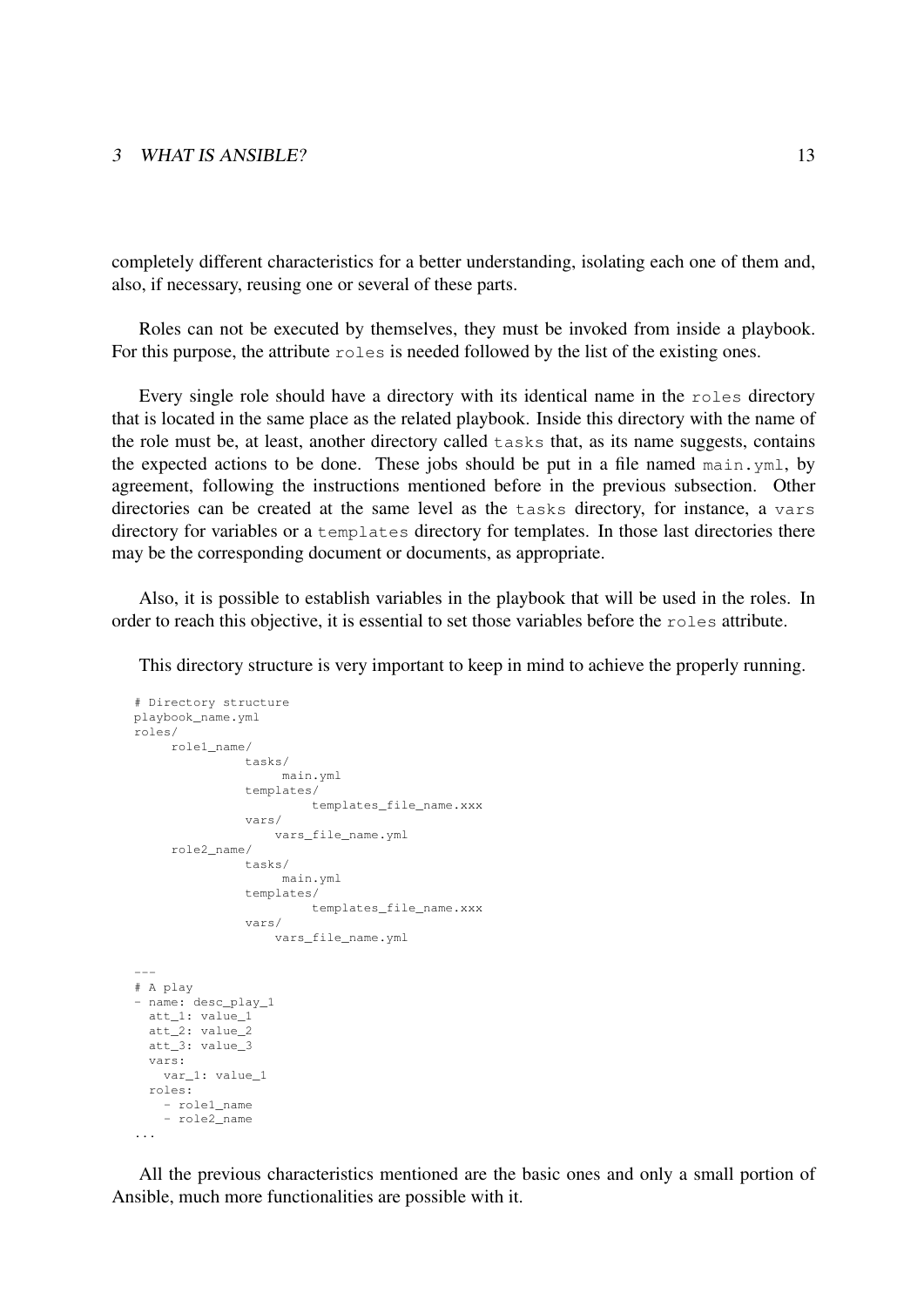### 4 Ansible case of study with ACS 2020-DEC on Debian 10

As seen, Ansible provides many opportunities that should be kept in mind. According to this, the installation of ACS is a good chance to put Ansible into practice and simplify this process to a great extent.

First of all, before going in depth in the meaning of each and every task done, it is helpful to display the current directory structure:

```
acs.yml
roles/
    root/
              tasks/
                  main.yml
              vars/
                  vars_file.yml
    user/
             tasks/
                  main.yml
              templates/
                      scriptmakeall.j2
                       scriptmakebuild.j2
```
Also, the inventory file (/etc/ansible/hosts document) includes the next content, with the group name inserted later in the hosts attribute of the playbook:

```
[acs]
172.16.10.1
```
The playbook follows the approach of separating and isolating actions with different properties and peculiarities. In this way, as their names well indicate, on one hand, some tasks are executed as a privileged user while, furthermore, other jobs are run as a normal user without any privilege. In both parts it is defined the group of hosts to work with, the user in the managed devices for the SSH connection, a variable identical to the remote\_user to utilise it in the roles of the playbook and, as expected, the existing roles, too.

```
---
- name: root role
 hosts: acs
 remote_user: almamgr
 become: yes
 become_method: su
 vars:
   user: almamgr
 roles:
    - root
- name: user role
 hosts: acs
  remote_user: almamgr
 vars:
   user: almamgr
 roles:
   - user
...
```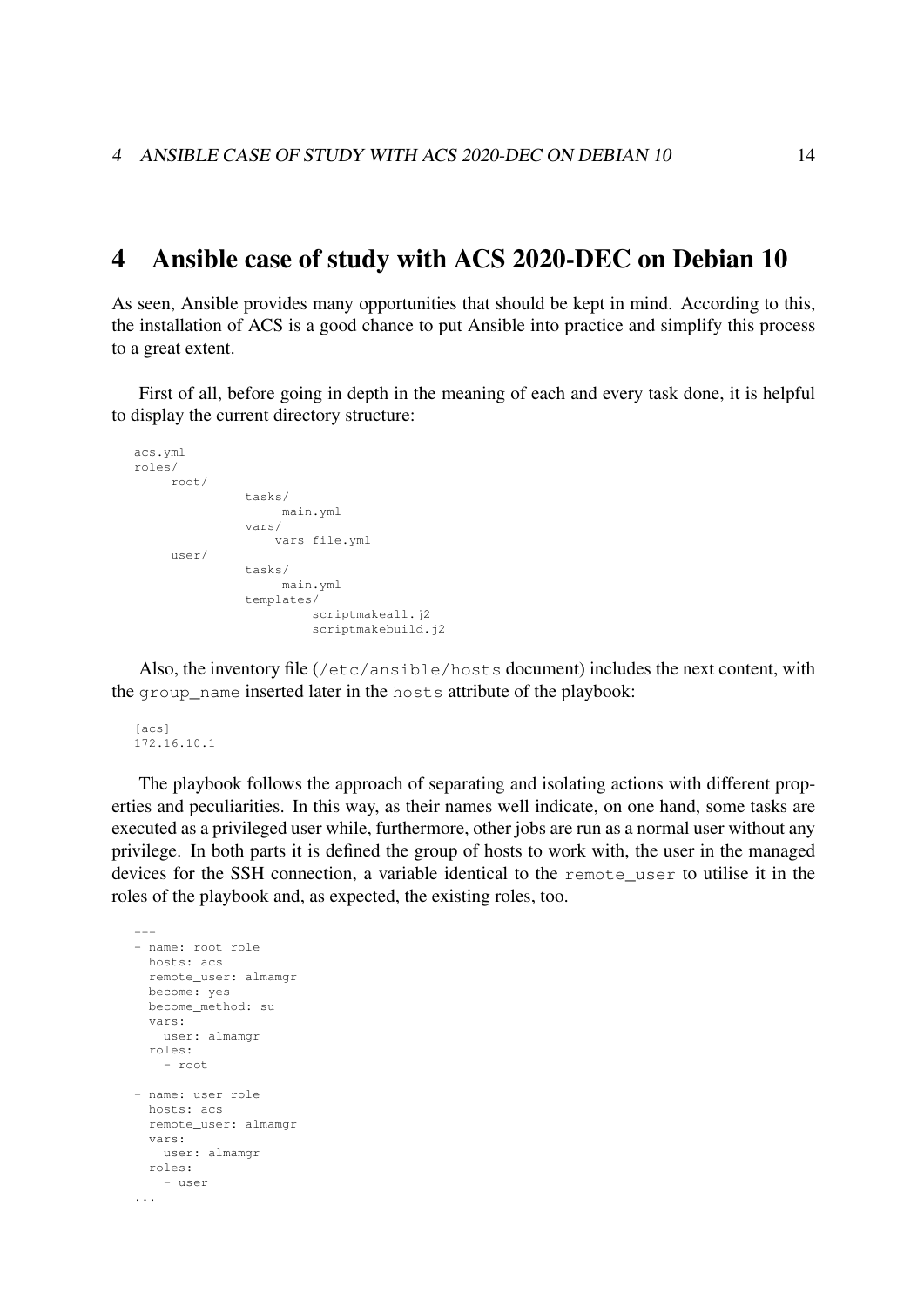### 4.1 Root role

In the first section strictly speaking (roles/root/tasks/main.yml document), an important thing to address is the download of the required packages for the subsequent installation of the External Products. But, before this, it is necessary to confirm the presence (state attribute) of the needed repositories in the available list of them for the successful download of the mentioned packages. The lists of those repositories and packages, the same as the cited in the non-automatic procedure, are placed in an individual file that must be imported.

```
- name: creating the /alma directory
- name: adding variables
 include_vars: vars_file.yml
- name: adding the needed repositories
 apt_repository:
   repo: "{{ item }}"
   state: present
   update_cache: yes
 loop: "{{ repos }}"
- name: installing the needed packages
 apt:
   name: "{{ packages }}"
   state: present
```
Then, the directory where the installation of ACS will be located is created.

```
- name: creating the /alma directory
 file:
   path: /alma
   state: directory
   owner: "{{ user }}"
   group: "{{ user }}"
   recurse: yes
```
Finally in this part, a symbolic link called  $\sigma$ tar is made to point to the tar tool because the first one is not feasible and, also, to allow for a better interoperability with the last of them.

```
- name: creating the gtar symbolic link
  file:
   src: /bin/tar
   dest: /bin/gtar
   state: link
```
### 4.2 User role

In this other subsection (roles/user/tasks/main.yml document), all the actions executed do not demand to the user any privilege escalation for the right operation of all of them, except a minimal crucial case at the end.

At the beginning, the installation files of the corresponding ACS version are downloaded in a directory (dest attribute) by cloning a specific branch (version attribute) of a repository only with its last commit (depth attribute) to get the most recent version of these documents.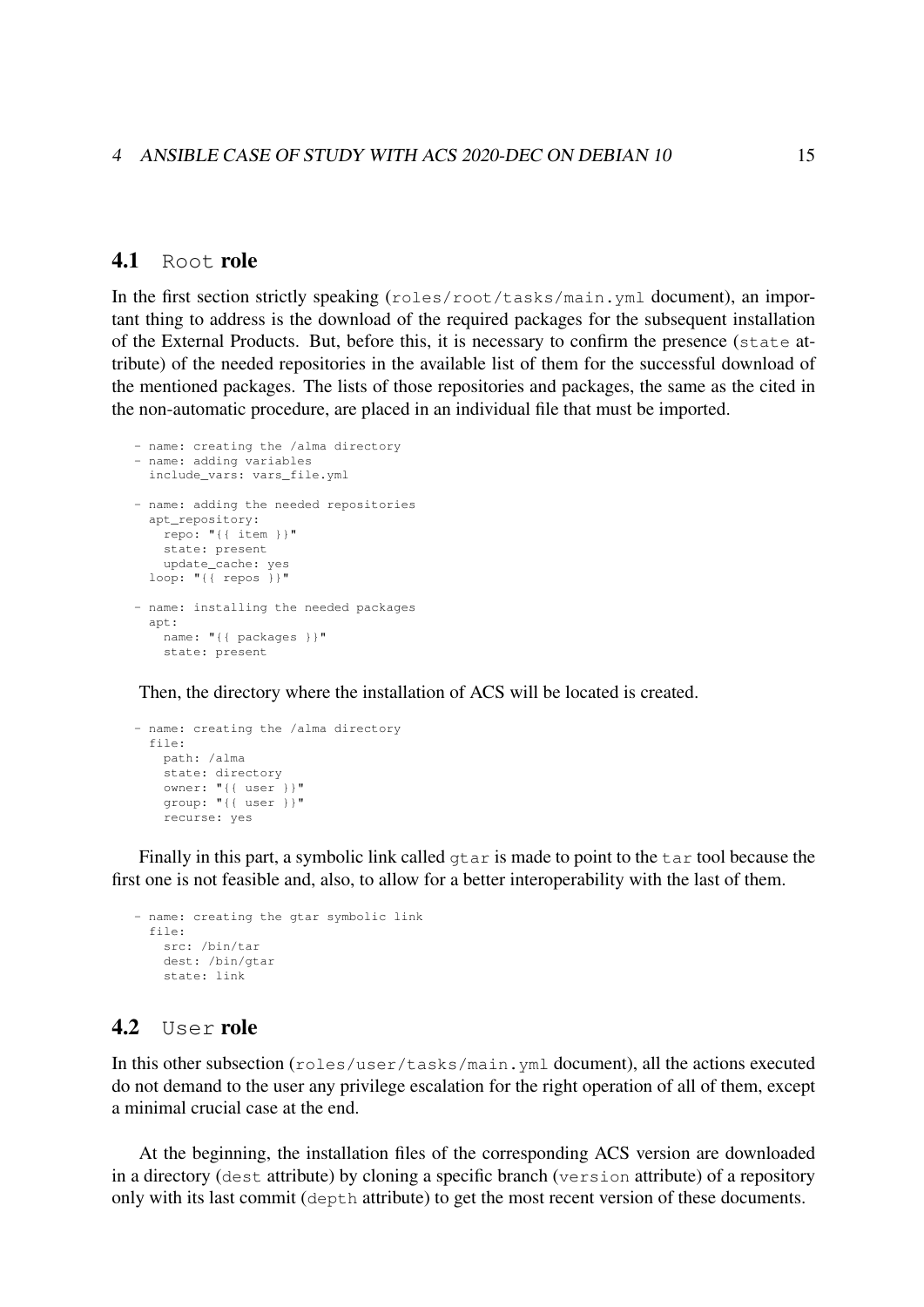#### 4 ANSIBLE CASE OF STUDY WITH ACS 2020-DEC ON DEBIAN 10 16

```
- name: cloning the ACS repository
 git:
   repo: 'http://git.oan.es/acs-control-systems/acs-2020dec.git'
   dest: /home/{{ user }}/ACS-2020DEC
    force: yes
    depth: 1
```
The next step consists in redirecting a symbolic link to a new position that is the place named in the immediately previous task. For this purpose, Ansible requires to delete (state attribute) the existing symbolic link, so creating another one is essential.

```
- name: removing the ACS symbolic link
 file:
   path: /home/{{ user }}/ACS
   state: absent
- name: creating the ACS symbolic link
  file:
   src: /home/{{ user }}/ACS-2020DEC
   dest: /home/{{ user }}/ACS
   state: link
```
Then, it is fundamental to correct several significant mistakes by means of the replace module putting the string to modify in its regexp attribute and to add some packages as appropriate with the lineinfile module, as well, all of that to succeed in the following things whilst avoiding incompatibilities.

```
- name: correcting mistakes
 replace:
   path: /home/{{ user }}/ACS-2020DEC/ExtProd/INSTALL/standardUtilities
   regexp: 'debian-'
   replace: 'debian_'
- name: correcting mistakes
 replace:
   path: /home/{{ user }}/ACS-2020DEC/LGPL/acsBUILD/config/.acs/.bash_profile.acs
   regexp: 'debian-'
   replace: 'debian_'
- name: correcting mistakes
 replace:
   path: /home/{{ user }}/ACS-2020DEC/ExtProd/PRODUCTS/acs-py27.req
   regexp: 'ephem==3.7.6.0'
   replace: 'ephem==3.7.7.0'
- name: adding package
 lineinfile:
   path: /home/{{ user }}/ACS-2020DEC/ExtProd/PRODUCTS/acs-py27.req
    line: astropy
- name: correcting mistakes
  replace:
   path: /home/{{ user }}/ACS-2020DEC/ExtProd/PRODUCTS/acs-py37.req
    regexp: 'ephem==3.7.6.0'
   replace: 'ephem==3.7.7.0'
- name: adding package
  lineinfile:
   path: /home/{{ user }}/ACS-2020DEC/ExtProd/PRODUCTS/acs-py37.req
   line: astropy
```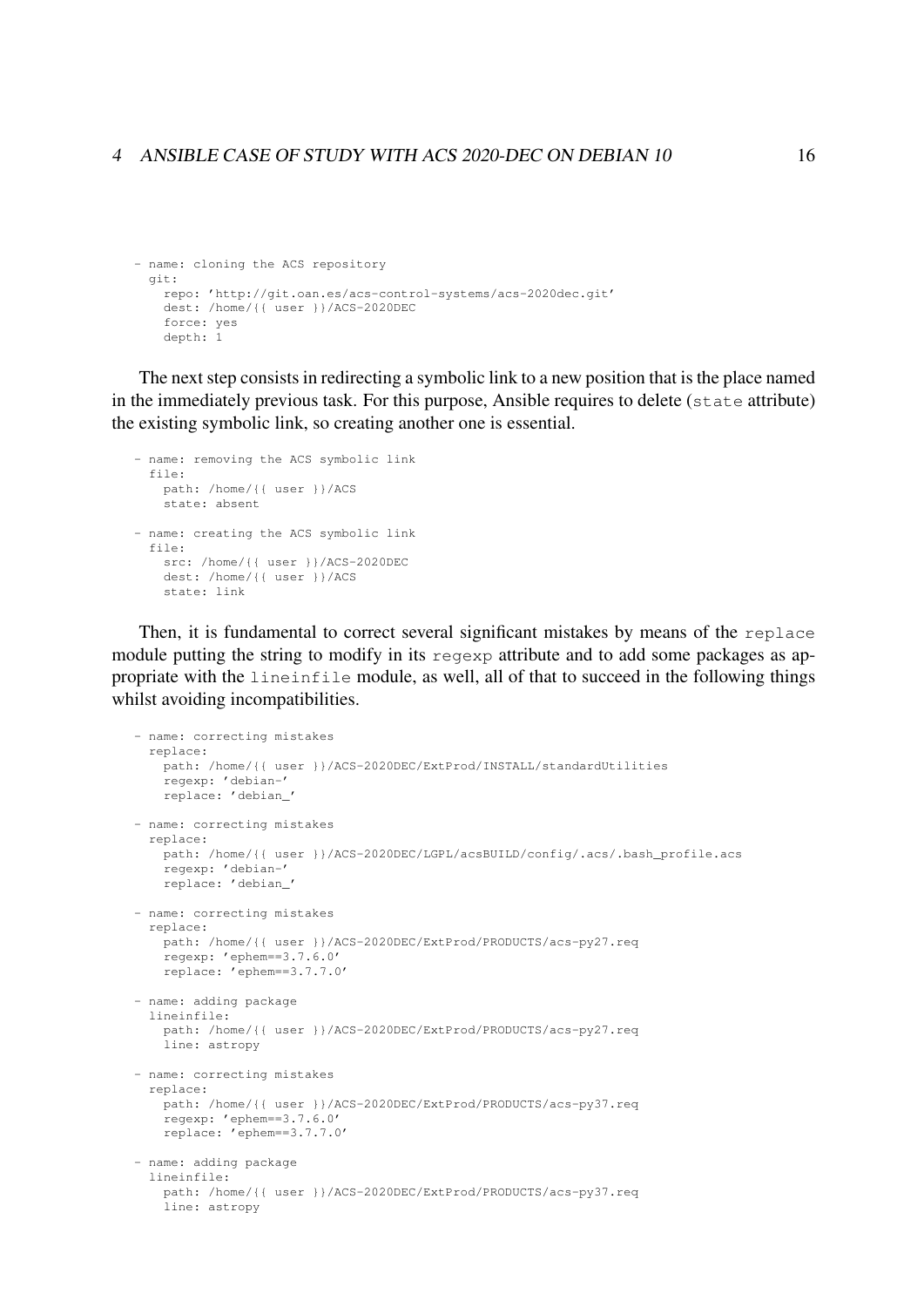The coming three jobs are related to the initialization of environment variables that will be indispensable in the future. Thus, in the second one a file from the controlled machine itself (remote\_src attribute) is copied and in the third of them a couple of lines are included in the path attribute document.

```
- name: creating the .acs directory
 file:
  path: /home/{{ user }}/.acs
   state: directory
- name: copying .bash profile.acs
 copy:
   src: /home/{{ user }}/ACS/LGPL/acsBUILD/config/.acs/.bash_profile.acs
   dest: /home/{{ user }}/.acs
   remote_src: yes
- name: initializing environment variables
 blockinfile:
   path: /home/{{ user }}/.bashrc
   block: |
     export JAVA_HOME=$(readlink -f /usr/bin/java | sed "s:bin/java::")
     source $HOME/.acs/.bash_profile.acs -r
```
After all of the above, a template or script (scriptmakeall.  $\overline{12}$ ) is used to elude several difficulties associated with the necessary environment variables. Therefore, at the start, the cited script is moved to the managed systems by the template module to be run via the cmd attribute of the shell module and lastly, in order to see its output, the debug module utilises the variable registered just before. The main function of this script is to invoke the make all command for the installation of the External Products.

The content of the mentioned script is:

```
#!/bin/bash
export ALMASW_ROOTDIR=/alma
export ALMASW_RELEASE=ACS-2020DEC
export CYGWIN VER=CYGWIN NT-5.1
export ALMASW_INSTDIR=/alma/ACS-2020DEC
export ACSDATA=/alma/ACS-2020DEC/acsdata
export ACE_ROOT=/alma/ACS-2020DEC/TAO/ACE_wrappers/build/linux
export ACE_ROOT_DIR=/alma/ACS-2020DEC/TAO/ACE_wrappers/build
export M2_HOME=/alma/ACS-2020DEC/maven
export ANT_HOME=/alma/ACS-2020DEC/ant
export JACORB_HOME=/alma/ACS-2020DEC/JacORB
export PYENV_ROOT=/alma/ACS-2020DEC/pyenv
export JAVA_HOME=$(readlink -f /usr/bin/java | sed "s:bin/java::")
source /home/{{user}}/.acs/.bash_profile.acs -r
make all
```
#### The corresponding tasks are:

```
- name: copying script with environment variables and make all
 template:
   src: scriptmakeall.j2
   dest: /home/{{ user }}/ACS/ExtProd/INSTALL/scriptmakeall.sh
- name: executing script with environment variables and make all
 shell:
   chdir: /home/{{ user }}/ACS/ExtProd/INSTALL
   cmd: bash scriptmakeall.sh
```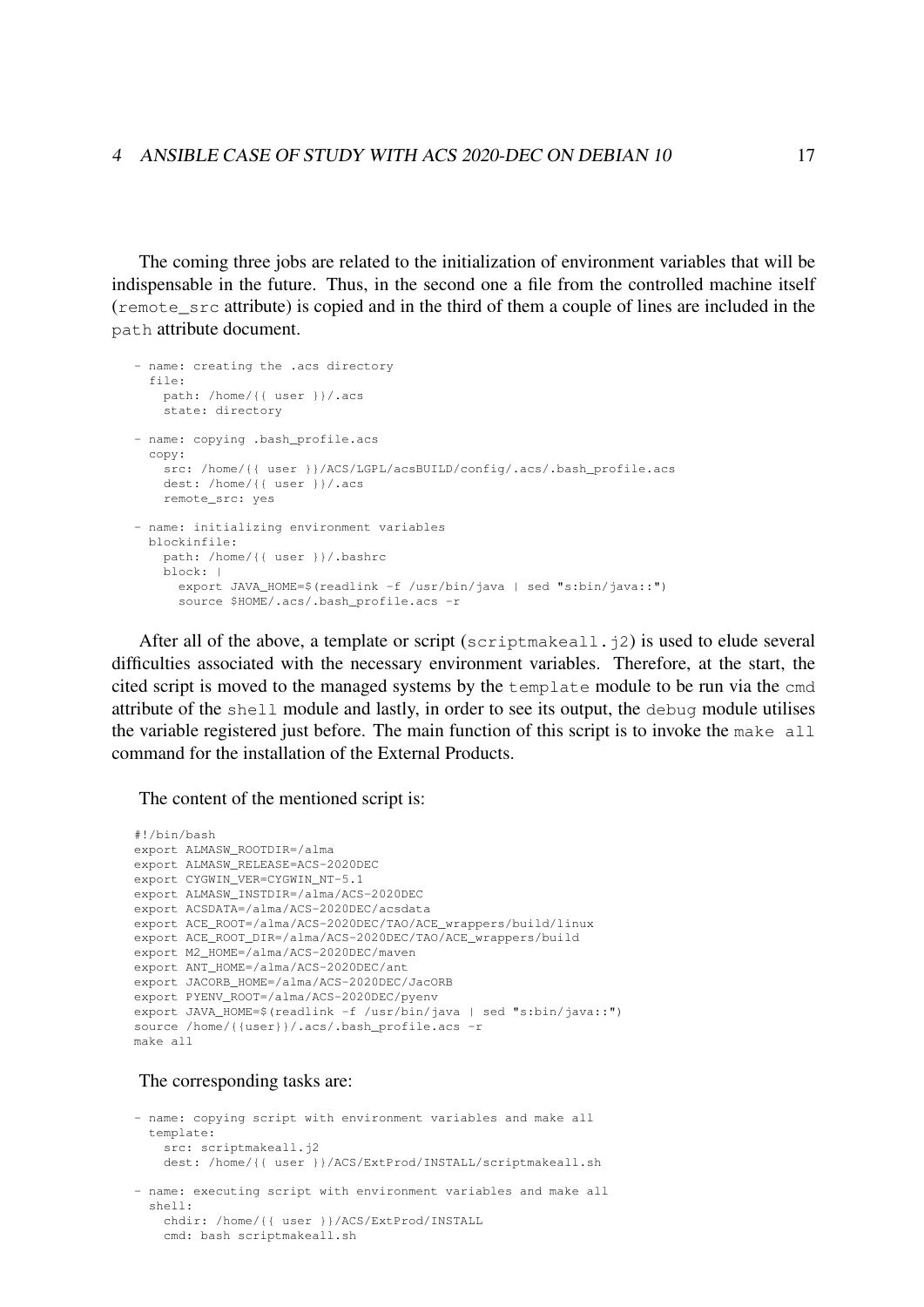#### 4 ANSIBLE CASE OF STUDY WITH ACS 2020-DEC ON DEBIAN 10 18

```
register: logall
- name: showing stdout make all
 debug:
   msg: "{{ logall.stdout }}"
```
Something very similar and with the same characteristics happens in the successive actions but, in this case, through the template or script scriptmakebuild.j2 and adding another attribute (ignore\_errors) when executing the desired script due to a bug not needed be concerned about. The fundamental application of this script is to call to the make build command to compile ACS.

The content of the mentioned script is:

```
#!/bin/bash
export JAVA HOME=$(readlink -f /usr/bin/java | sed "s:bin/java::")
source /home/{{user}}/.acs/.bash_profile.acs -r
export INTROOT=/alma/ACS-2020DEC/ACSSW
make build
```
The corresponding tasks are:

```
- name: copying script with environment variables and make build
 template:
   src: scriptmakebuild.j2
   dest: /home/{{ user }}/ACS/scriptmakebuild.sh
- name: executing script with environment variables and make build
 shell:
   chdir: /home/{{ user }}/ACS
   cmd: bash scriptmakebuild.sh
 ignore_errors: yes
 register: logbuild
- name: showing stdout make build
 debug:
   msg: "{{ logbuild.stdout }}"
```
Next, the directory where the libraries and executables of the development environment will be stored is created by way of simulating the default graphical interface.

```
- name: simulating getTemplate
 shell:
   chdir: /alma/ACS-2020DEC/ACSSW/bin
    cmd: ./getTemplateForDirectory INTROOT /home/{{ user }}/introot_2020DEC
```
As it was done initially in this role with the redirection of a symbolic link, at this point the same thing takes place. The introot symbolic link must signal to the directory generated in the preceding task.

```
- name: removing the introot symbolic link
 f: 1 \cappath: /home/{{ user }}/introot
   state: absent
- name: creating the introot symbolic link
 file:
   src: /home/{{ user }}/introot_2020DEC
   dest: /home/{{ user }}/introot
   state: link
```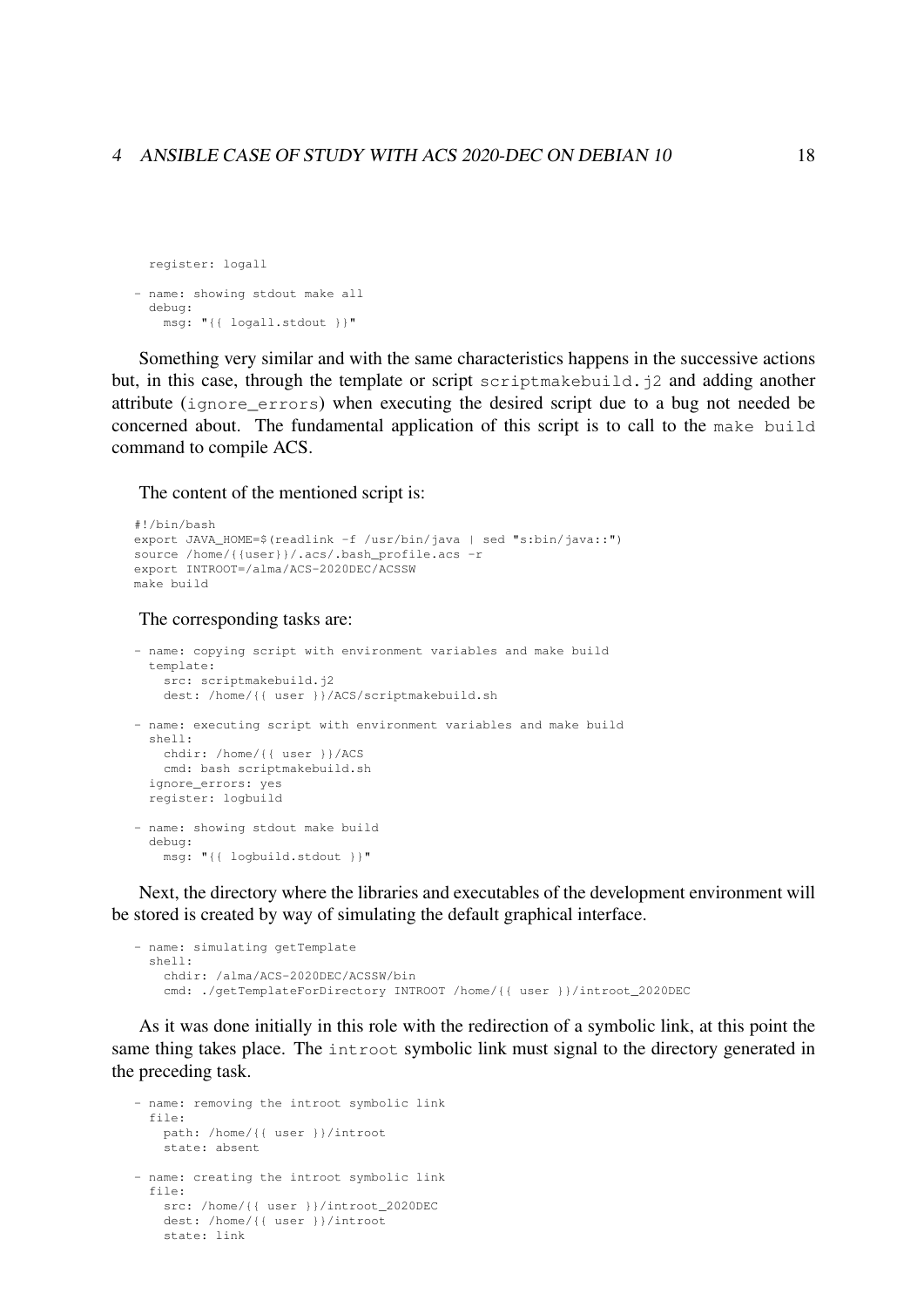Then, the development environment strictly speaking where the ACS components will be written is downloaded from a repository using the subversion module.

```
- name: creating the gtar symbolic link
- name: downloading the development environment
 subversion:
   repo: http://hercules.oan.es/svn/trunk/aries21_2015.4
   dest: /home/{{ user }}/aries21_2020DEC
 ignore_errors: yes
```
Afterwards, several lines are inserted in the system's .bashrc file to establish some crucial environment variables to avoid errors during the code compilation.

```
- name: creating the gtar symbolic link
- name: initializing environment variables
 blockinfile:
   path: /home/{{ user }}/.bashrc
   insertbefore: 'export JAVA_HOME=$(readlink -f /usr/bin/java | sed "s:bin/java::")'
   block: |
     export INTROOT=$HOME/introot
     export ACS_CDB=$HOME/aries21_2020DEC/OANCDB
     export JAVA HOME=$(readlink -f /usr/bin/java | sed "s:bin/java::")
      source $HOME/.acs/.bash_profile.acs -r
      export CLASSPATH=/usr/share/java/jfreechart.jar:"${CLASSPATH}"
```
To allow the virtual environment of Python to import the system Python libraries a document should be made for both available versions of Python with the pertinent content, as appropriate.

```
- name: tweaks for importing system libraries
 blockinfile:
   path: /alma/ACS-2020DEC/pyenv/versions/2.7.16/lib/python2.7/site-packages/dist-packages.pth
   block: |
     /usr/lib/python2.7
     /usr/lib/python2.7/plat-x86_64-linux-gnu
     /usr/lib/python2.7/lib-tk
     /usr/lib/python2.7/lib-old
     /usr/lib/python2.7/lib-dynload
     /usr/local/lib/python2.7/dist-packages
     /usr/lib/python2.7/dist-packages
   create: yes
- name: tweaks for importing system libraries
 blockinfile:
   path: /alma/ACS-2020DEC/pyenv/versions/3.6.9/lib/python3.6/site-packages/dist-packages.pth
   block: |
     /usr/lib/python37.zip
     /usr/lib/python3.7
     /usr/lib/python3.7/lib-dynload
     /usr/local/lib/python3.7/dist-packages
     /usr/lib/python3/dist-packages
    create: yes
```
At last, it is necessary to install the GPIB Linux module in order to prevent mistakes in the control system during the compilation of some of the components. For this purpose, first, the installation package must be downloaded and decompressed in the chosen directory that should be created.

```
- name: creating directory for GPIB Linux module
 f11a:
   path: /home/{{ user }}/ext_packages
```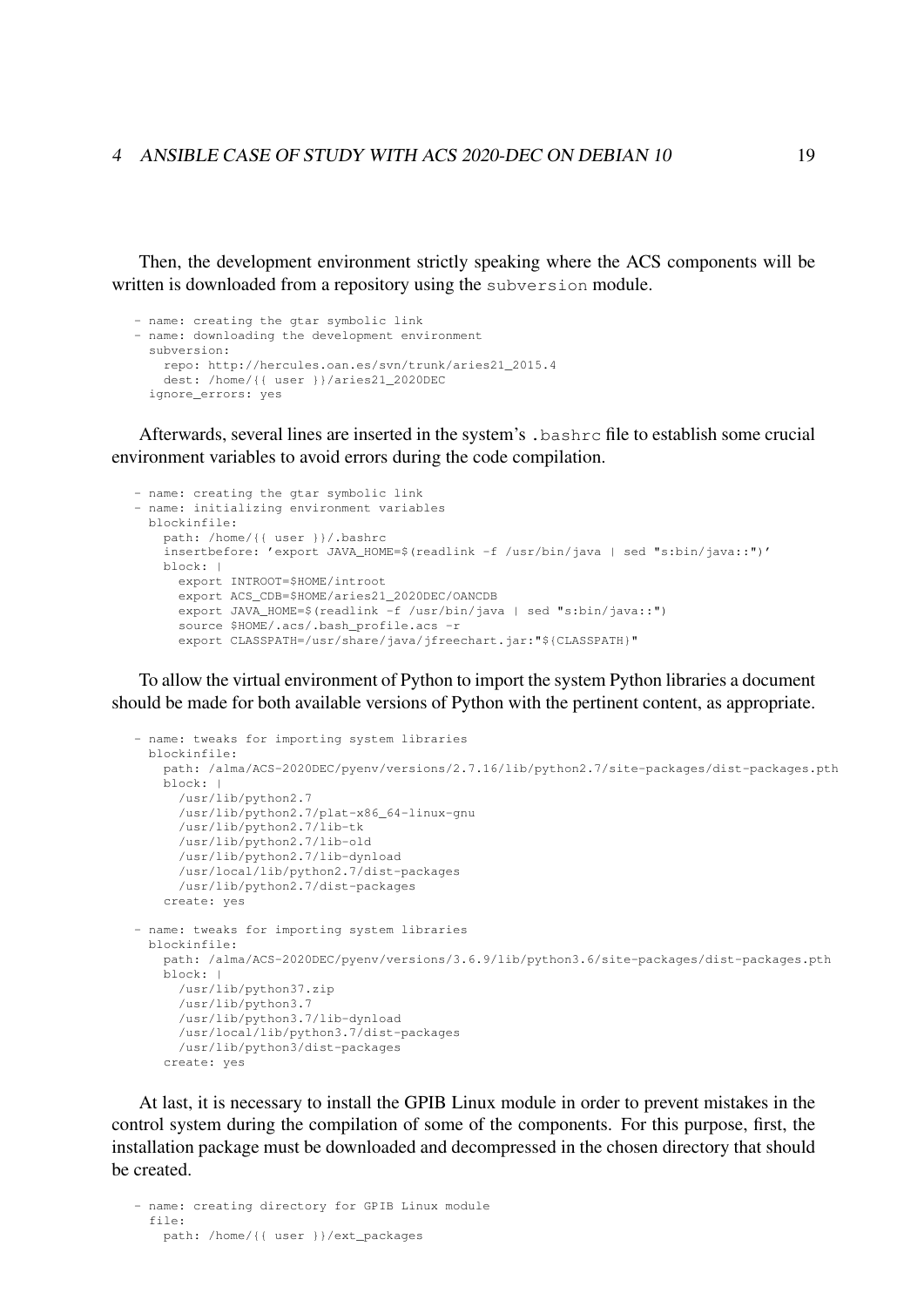#### 4 ANSIBLE CASE OF STUDY WITH ACS 2020-DEC ON DEBIAN 10 20

state: directory

```
- name: downloading GPIB Linux module installation package
  get_url:
   url: https://sourceforge.net/projects/linux-gpib/files/latest/download
   dest: /home/{{ user }}/ext_packages/linux-gpib.tar.gz
- name: decompressing downloaded file
 unarchive:
   src: /home/{{ user }}/ext_packages/linux-gpib.tar.gz
   dest: /home/{{ user }}/ext_packages
   remote_src: yes
```
The files that the previous downloaded package contains are decompressed, too.

```
- name: listing ext_packages directory
  shell:
   chdir: /home/{{ user }}/ext_packages
   cmd: ls -d */
 register: lsout
- name: listing decompressed directory
 shell:
   chdir: /home/{{ user }}/ext_packages/{{ lsout.stdout_lines.0 }}
   cmd: ls
 register: lsout2
- name: decompressing a file in the previous directory
 unarchive:
   src: /home/{{ user }}/ext_packages/{{ lsout.stdout_lines.0 }}/{{ lsout2.stdout_lines.0 }}
   dest: /home/{{ user }}/ext_packages/{{ lsout.stdout_lines.0 }}
   remote_src: yes
- name: decompressing another file in the previous directory
 unarchive:
   src: /home/{{ user }}/ext_packages/{{ lsout.stdout_lines.0 }}/{{ lsout2.stdout_lines.1 }}
   dest: /home/{{ user }}/ext_packages/{{ lsout.stdout_lines.0 }}
   remote_src: yes
```
Finally, some required tasks are executed in the two prior directories decompressed for the right installation of the GPIB Linux module, the last of them in each case with root privileges out of necessity.

```
- name: listing the first decompressed directory
 shell:
   chdir: /home/{{ user }}/ext_packages/{{ lsout.stdout_lines.0 }}
   cmd: ls
 register: lsout3
- name: executing make in kernel directory
 make:
   chdir: /home/{{ user }}/ext_packages/{{ lsout.stdout_lines.0 }}/{{ lsout3.stdout_lines.0 }}
- name: executing make install in kernel kernel
 make:
   chdir: /home/{{ user }}/ext_packages/{{ lsout.stdout_lines.0 }}/{{ lsout3.stdout_lines.0 }}
   target: install
 become: yes
 become_method: su
- name: executing ./configure in user directory
  shell:
   chdir: /home/{{ user }}/ext_packages/{{ lsout.stdout_lines.0 }}/{{ lsout3.stdout_lines.2 }}
   cmd: ./configure --sysconfdir=/etc
```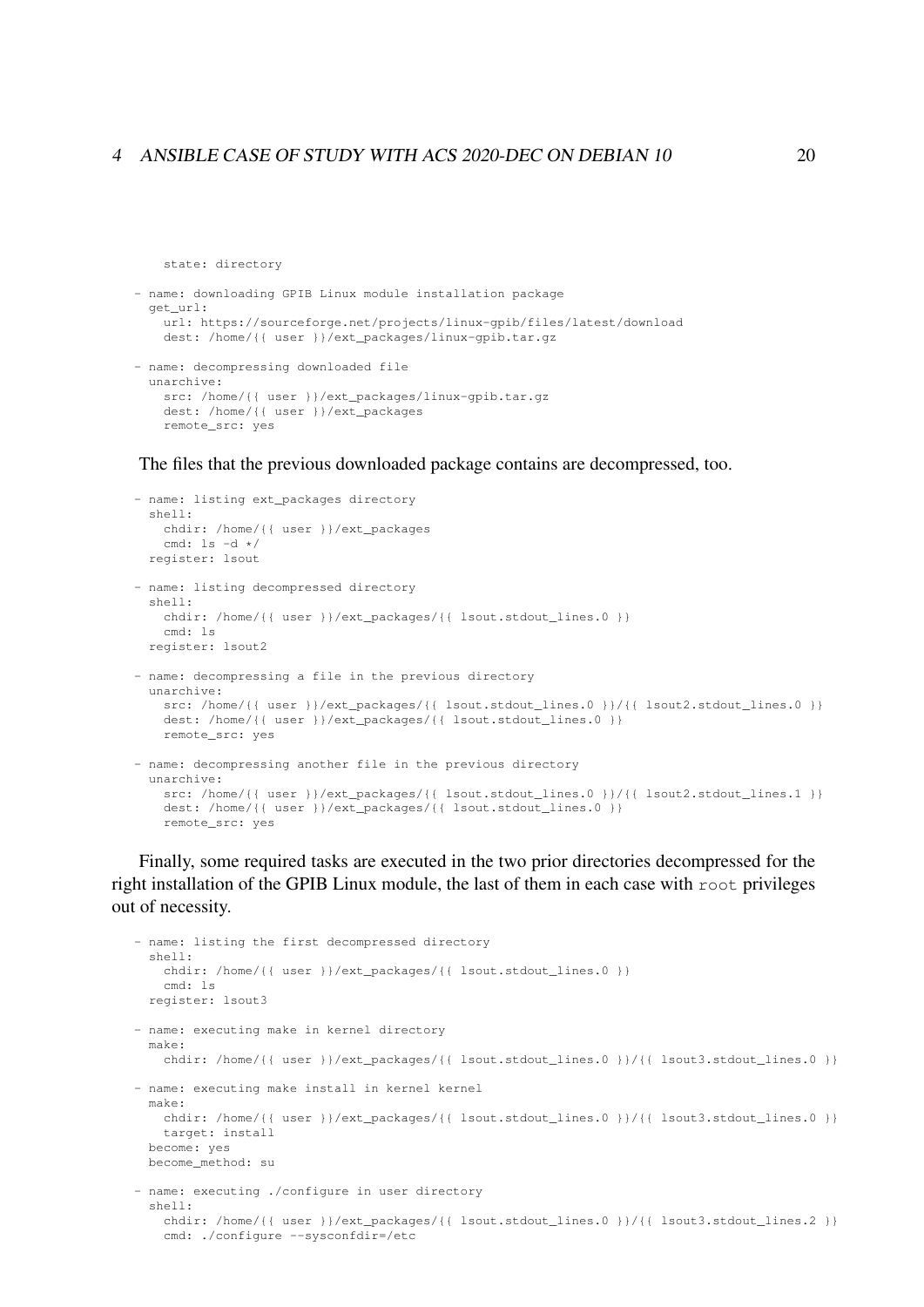#### 4 ANSIBLE CASE OF STUDY WITH ACS 2020-DEC ON DEBIAN 10

```
- name: executing make in user directory
 make:chdir: /home/{{ user }}/ext_packages/{{ lsout.stdout_lines.0 }}/{{ lsout3.stdout_lines.2 }}
- name: executing make install in user directory
 make:chdir: /home/{{ user }}/ext_packages/{{ lsout.stdout_lines.0 }}/{{ lsout3.stdout_lines.2 }}
   target: install
 become: yes
 become method: su
```
#### 4.3 **Execution process**

First of all, the repository where the Ansible files are placed is cloned by:

git clone http://git.oan.es/acs-control-systems/acs-2020dec-ansible.git

Then, the SSH key ansible\_key needed is generated via the following commands in the keys directory placed in the same location as the playbook:

```
cd acs-2020dec-ansible
mkdir keys
ssh-keygen -q -N acs-ansible-passphrase -f keys/ansible_key
```
Later, the .pub SSH key file must be copied in the authorized keys document of the remote machines included in the inventory file situated at /etc/ansible/hosts.

In order to run the mentioned playbook, it is invoked the next command indicating the used SSH key in the -private-key option:

ansible-playbook --private-key=keys/ansible key --ask-become-pass acs.yml

The obtained output with the related password request at the beginning because of the --ask-become-pass command option specified more or less is:

```
name
SUDO password:
PLAY [root role]
              TASK [Gathering Facts]
                  ok: [172.16.10.1]
TASK [root : adding variables]
                      ok: [172.16.10.1]TASK [root : adding the needed repositories]
                                 changed: [172.16.10.1] => (item=deb http://deb.debian.org/debian/ buster main)
changed: [172.16.10.1] => (item=deb-src http://deb.debian.org/debian/ buster main)
ok: [172.16.10.1] => (item=deb http://security.debian.org/debian-security buster/updates main)
ok: [172.16.10.1] => (item=deb-src http://security.debian.org/debian-security buster/updates main)
changed: [172.16.10.1] => (item=deb http://deb.debian.org/debian/ buster-updates main)
changed: [172.16.10.1] => (item=deb-src http://deb.debian.org/debian/ buster-updates main)
TASK [root : installing the needed packages]
                                 changed: [172.16.10.1]
```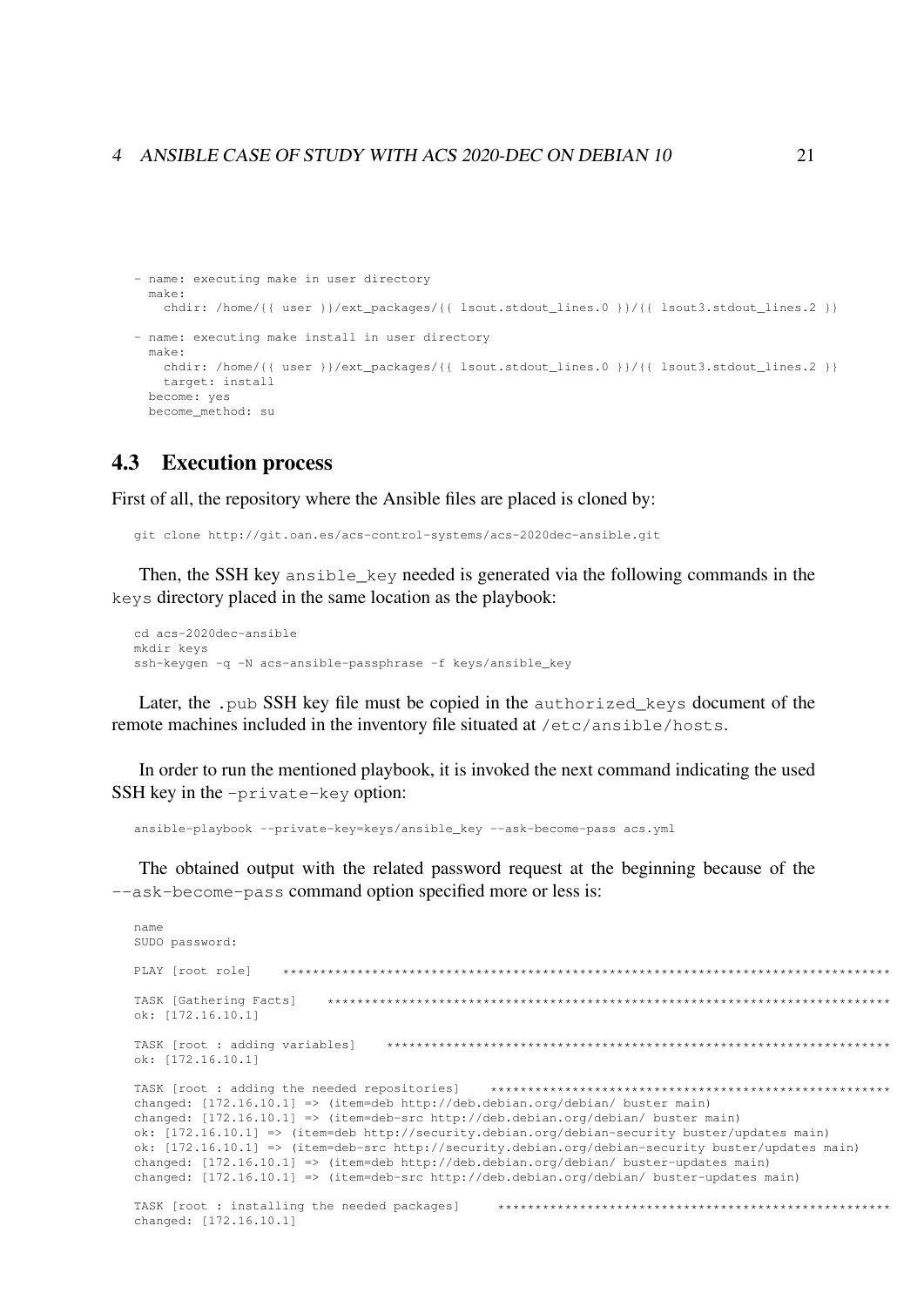### 4 ANSIBLE CASE OF STUDY WITH ACS 2020-DEC ON DEBIAN 10

| TASK [root : creating the /alma directory]<br>changed: [172.16.10.1]                                                                                                   |
|------------------------------------------------------------------------------------------------------------------------------------------------------------------------|
| TASK [root : creating the gtar symbolic link]<br>changed: [172.16.10.1]                                                                                                |
| PLAY [user role]                                                                                                                                                       |
| TASK [Gathering Facts]<br>ok: $[172.16.10.1]$                                                                                                                          |
| TASK [user : cloning the ACS repository]<br>changed: [172.16.10.1]                                                                                                     |
| TASK [user : removing the ACS symbolic link]<br>*************************************<br>changed: [172.16.10.1]                                                        |
| TASK [user : creating the ACS symbolic link]<br>changed: [172.16.10.1]                                                                                                 |
| TASK [user : correcting mistakes]<br>changed: [172.16.10.1]                                                                                                            |
| TASK [user : correcting mistakes]<br>changed: [172.16.10.1]                                                                                                            |
| TASK [user : correcting mistakes]<br>changed: [172.16.10.1]                                                                                                            |
| TASK [user : adding package]<br>* * * * * * * * * *<br>changed: [172.16.10.1]                                                                                          |
| TASK [user : correcting mistakes]<br>changed: [172.16.10.1]                                                                                                            |
| TASK [user : adding package]<br>changed: [172.16.10.1]                                                                                                                 |
| TASK [user : creating the .acs directory]<br>*********<br>changed: [172.16.10.1]                                                                                       |
| TASK [user : copying .bash_profile.acs]<br>changed: [172.16.10.1]                                                                                                      |
| TASK [user : initializing environment variables]<br>changed: [172.16.10.1]                                                                                             |
| TASK [user : copying script with environment variables and make all] *******************************<br>changed: [172.16.10.1]                                         |
| TASK [user : executing script with environment variables and make all] *****************************<br>changed: [172.16.10.1]                                         |
| (similar to the non-automatic installation but without format)                                                                                                         |
| TASK [user : copying script with environment variables and make build] *****************************<br>changed: [172.16.10.1]                                         |
| TASK [user : executing script with environment variables and make build] ***************************<br>(similar to the non-automatic installation but without format) |
| (similar to the non-automatic installation but without format)                                                                                                         |
| TASK [user : simulating getTemplate]<br>changed: [172.16.10.1]                                                                                                         |
|                                                                                                                                                                        |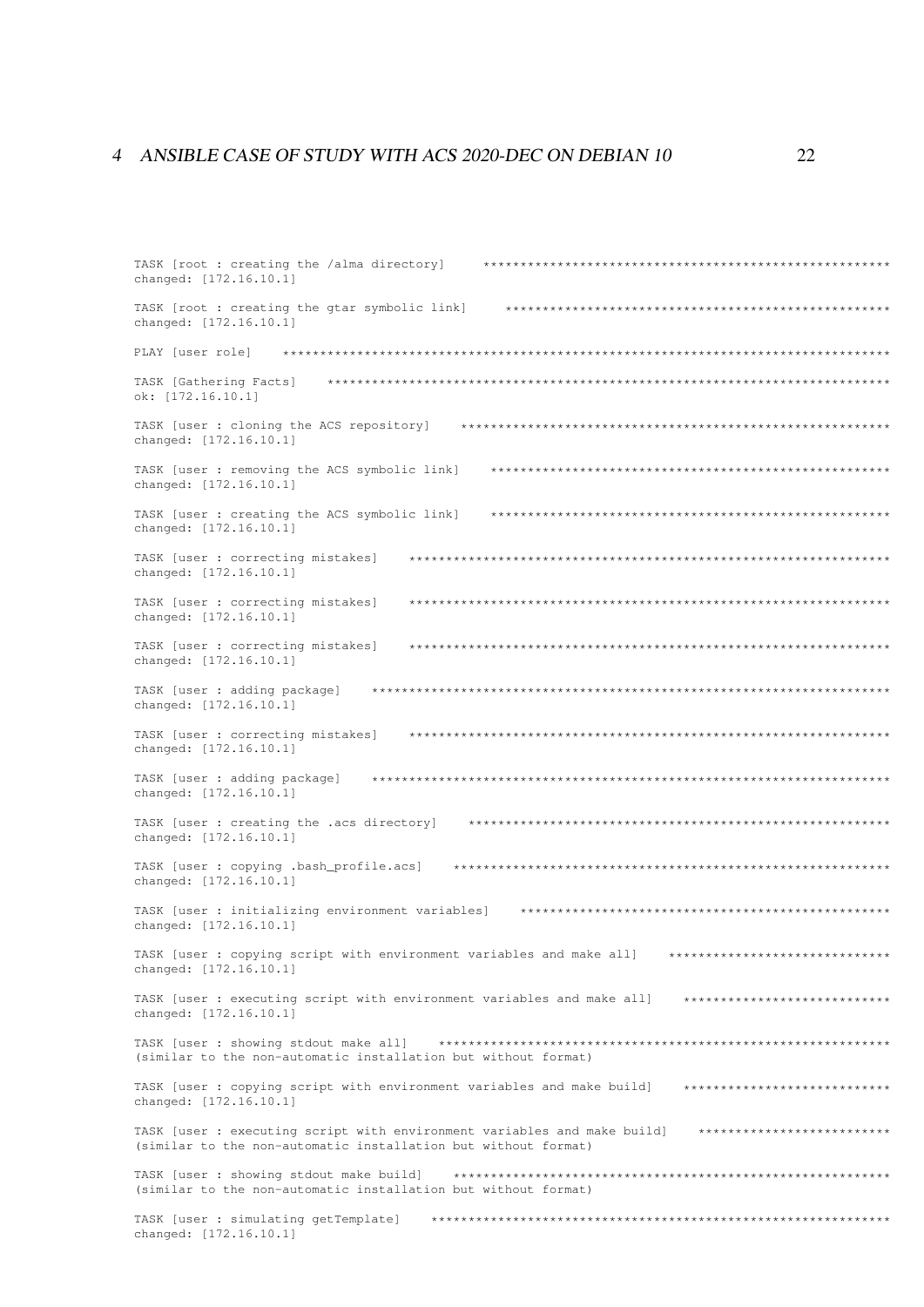#### 4 ANSIBLE CASE OF STUDY WITH ACS 2020-DEC ON DEBIAN 10

TASK [user : removing the introot symbolic link] changed: [172.16.10.1] TASK [user : creating the introot symbolic link] changed: [172.16.10.1] TASK [user : downloading the development environment] changed: [172.16.10.1] changed: [172.16.10.1] TASK [user : tweaks for importing system libraries] changed: [172.16.10.1] TASK [user : tweaks for importing system libraries] changed: [172.16.10.1] changed: [172.16.10.1] TASK [user : downloading GPIB Linux module installation package] \*\*\*\*\*\*\*\*\*\*\*\*\*\*\*\*\*\*\*\*\*\*\*\*\*\*\*\*\*\*\*\*\*\*\* changed: [172.16.10.1] changed: [172.16.10.1] TASK [user : listing ext\_packages directory] changed: [172.16.10.1] TASK [user : listing decompressed directory] changed: [172.16.10.1] changed: [172.16.10.1] TASK [user : decompressing another file in the previous directory] \*\*\*\*\*\*\*\*\*\*\*\*\*\*\*\*\*\*\*\*\*\*\*\*\*\*\*\*\*\*\*\*\* changed: [172.16.10.1] TASK [user : listing the first decompressed directory] changed: [172.16.10.1] changed: [172.16.10.1] TASK [user : executing make install in kernel kernel] changed: [172.16.10.1] TASK [user : executing ./configure in user directory] changed: [172.16.10.1] changed: [172.16.10.1] TASK [user : executing make install in user directory] changed: [172.16.10.11 : ok=45 changed=38 unreachable=0 failed=0 172.16.10.1